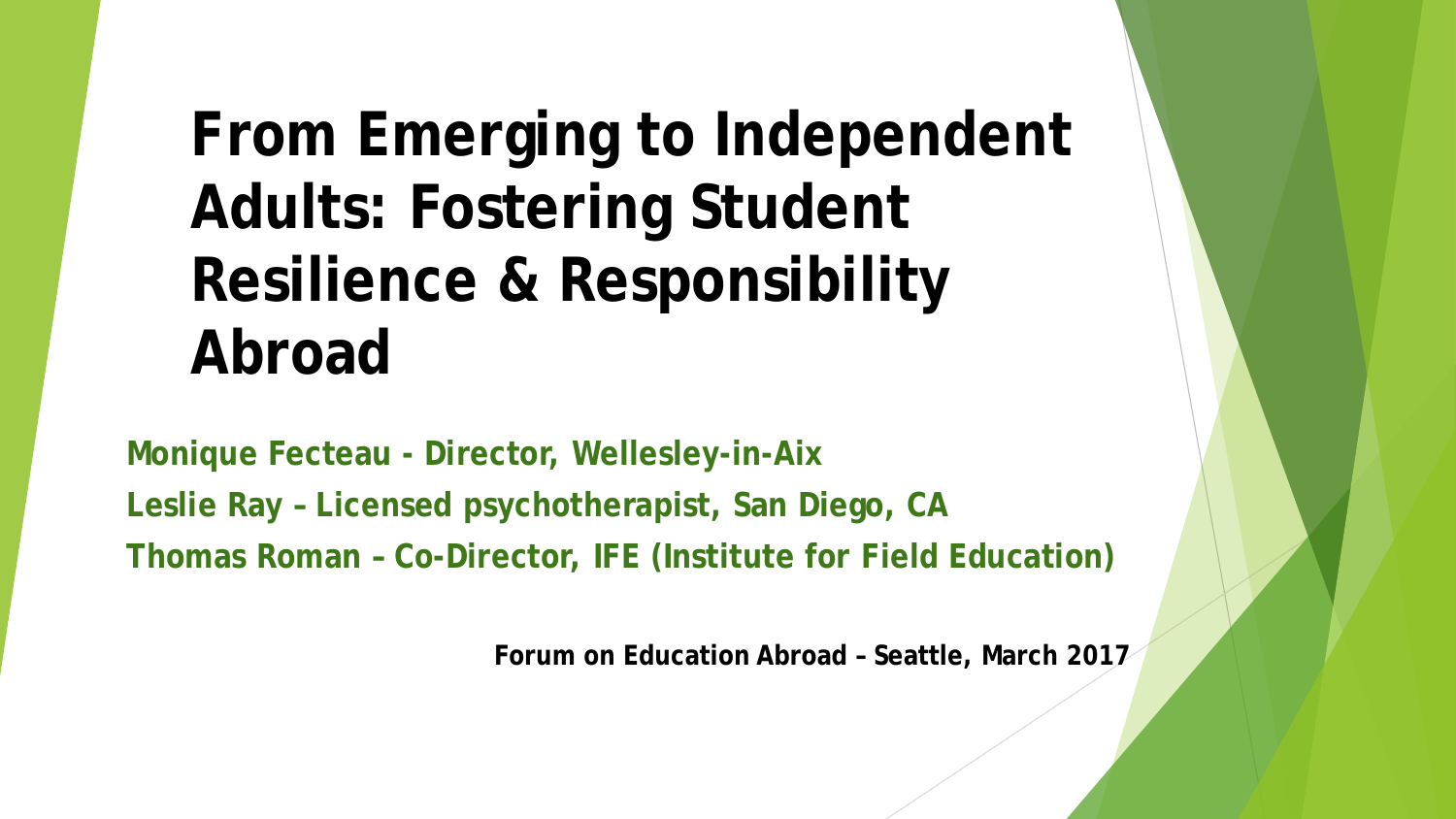#### **Introduction, sources, session outline**

- **Genesis of topic**
- **Primary sources & resources:** 
	- **J. Arnett: developmental model of emerging adults**
	- **K. Ginsburg: research & work on resilience-building in childhood & youth**
	- **C. Kinginger: research on identity, language learning & study abroad**
	- **Academy of Arts & Sciences Feb 2017 report:** *America's Languages*
- **+ Our experiences & observations from working with students in France**
- **+ Student views & voices (testimonials)**
- **I. Leslie – On responsibility & resilience in emerging adults abroad**
- **II. Monique – role of 2nd language skills**
- **III. Thomas – role of internships**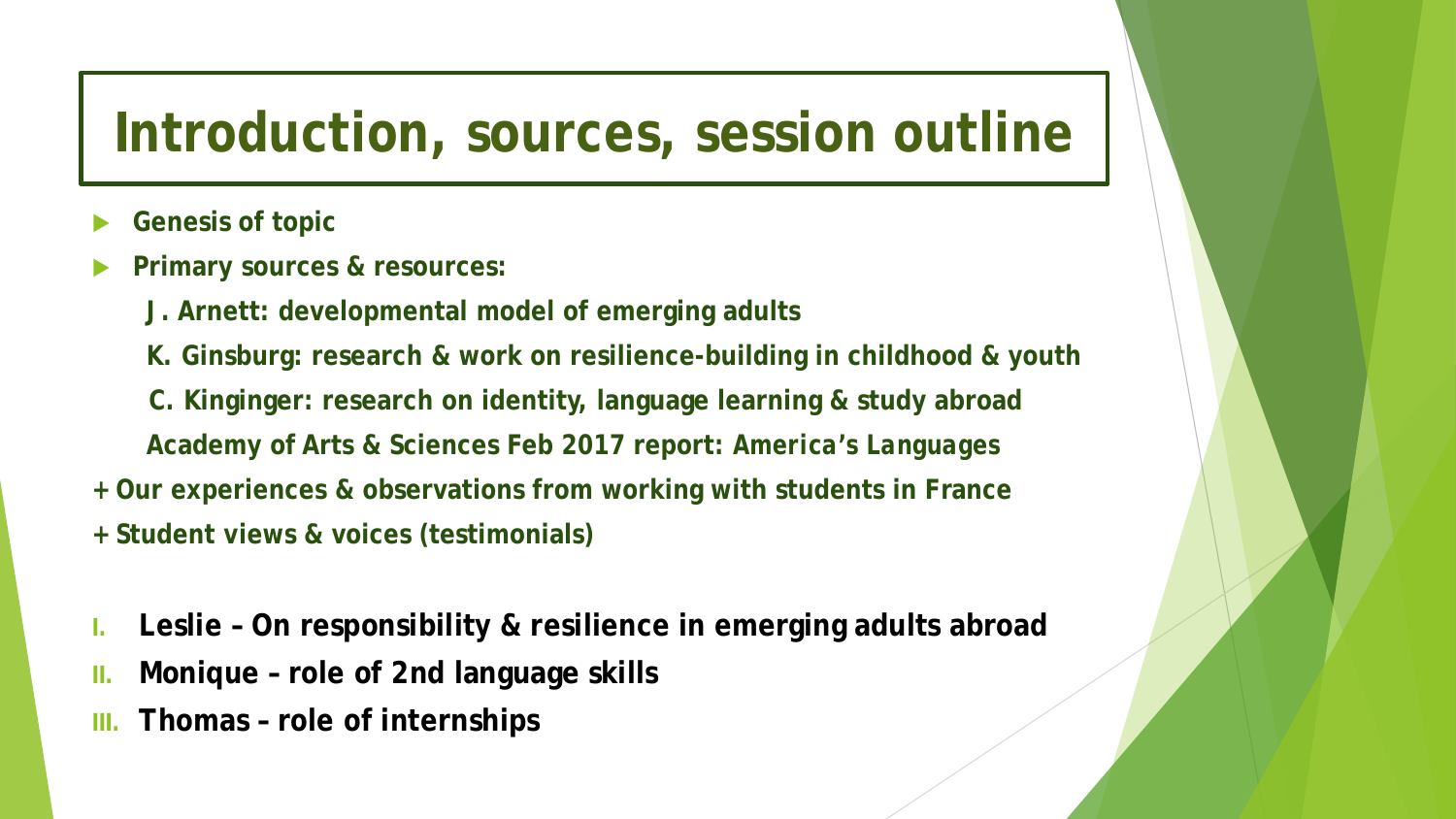## **Responsibility**

## **Decision-making**

## **Personal accountability**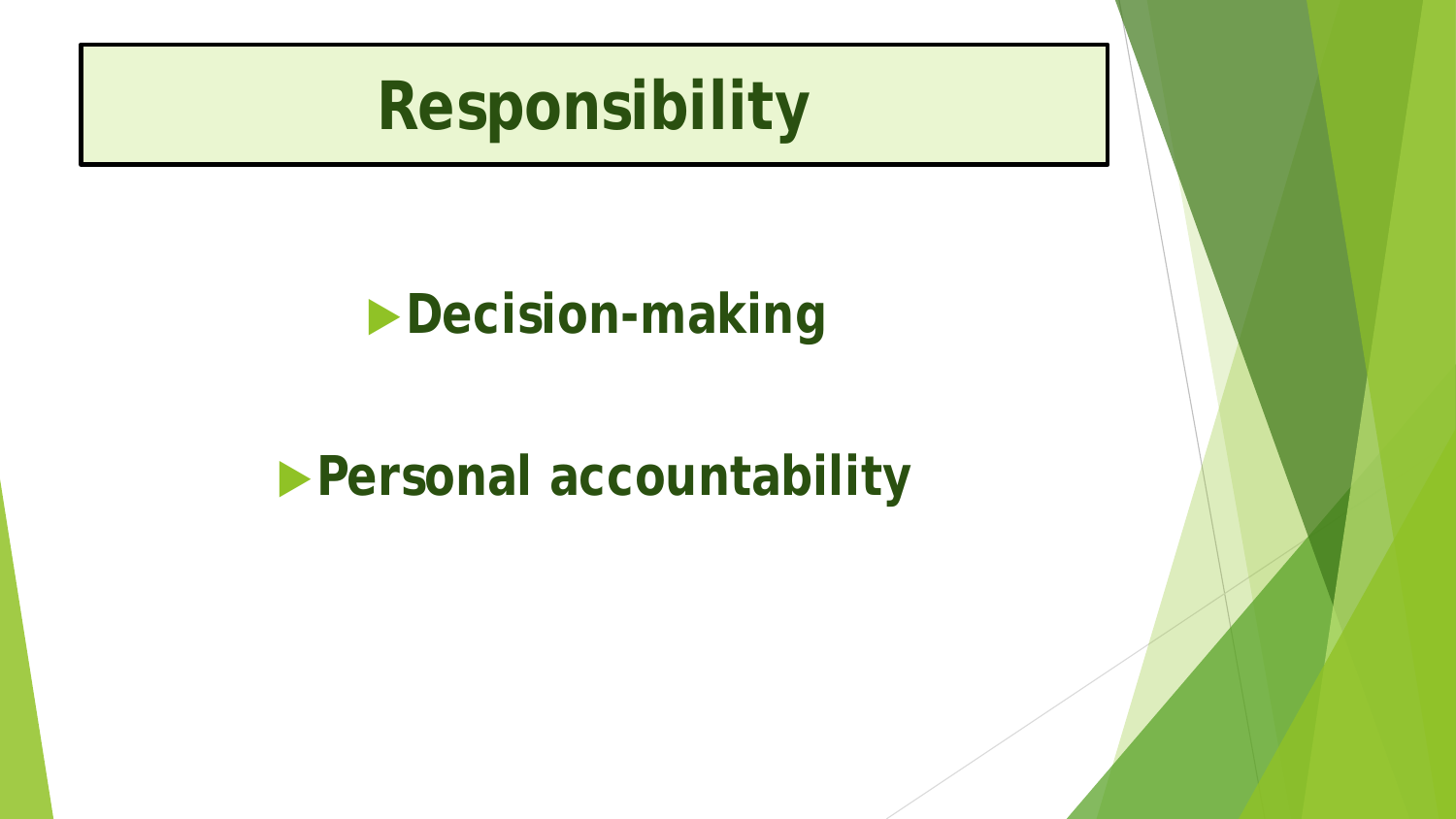#### **Student voice**

#### **Isabel – Intern in theater company in Paris**

"At the end of my time abroad I had to return to the US and school, and what I found somewhat satisfying and mildly disturbing was that my college campus was no longer fun for me. **This program showed me what it was like living in the real world, making your own decisions and being responsible for your actions**. Coming back to a sheltered school where there isn't that freedom (...) was honestly quite awful. There is nothing I would rather do now than graduate and go live in a city where I can once again spread my wings".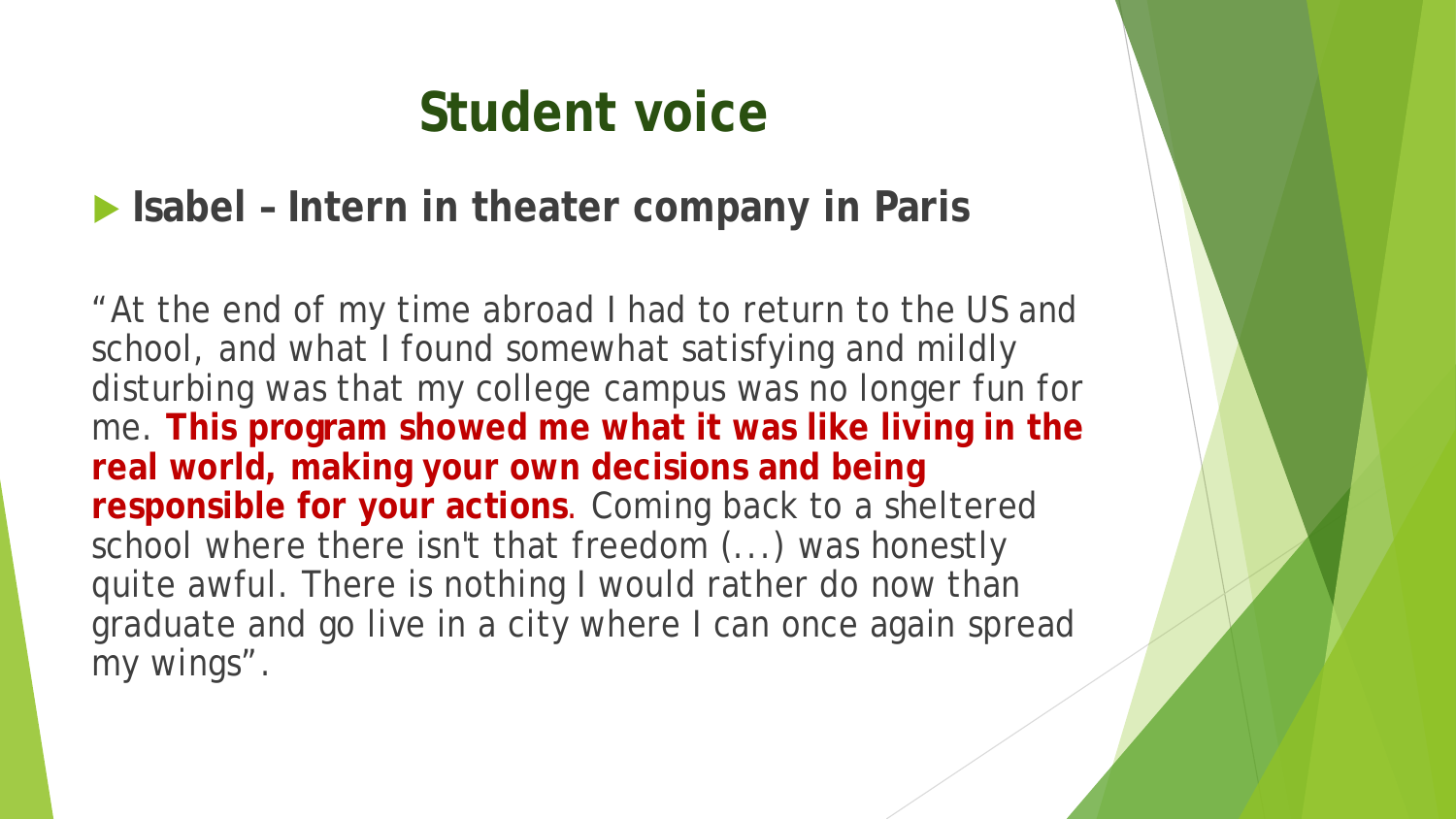## **What is resilience?**



 **Power or ability to return to the original form or position (physics).**

 **Ability to bounce back or recover from adversity (psychology).**

**Kenneth R. Ginsburg Building Resilience in Children & Teens: Giving Kids Roots and Wings. (3rd edition, 2015) American Academy of Pediatrics**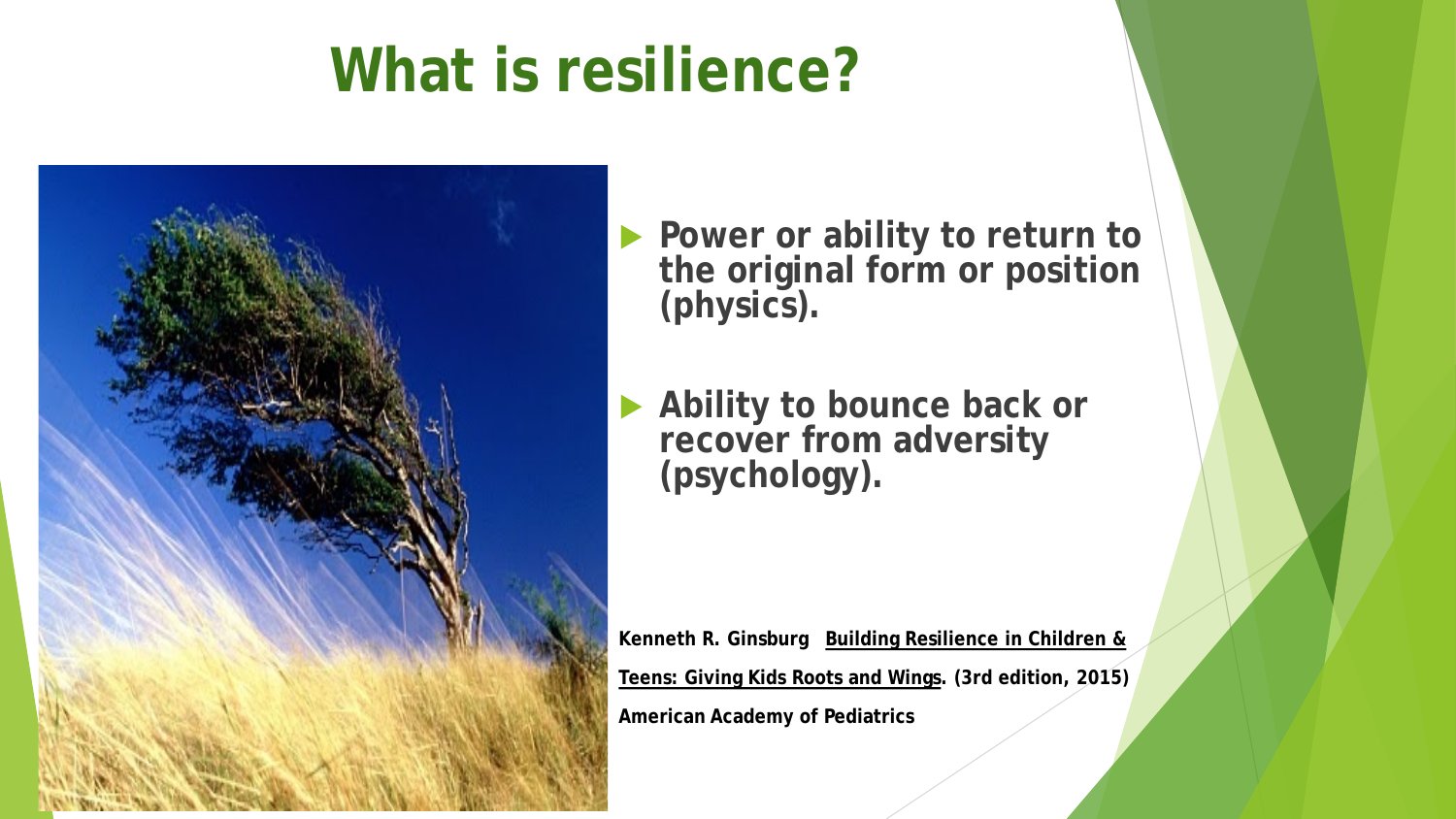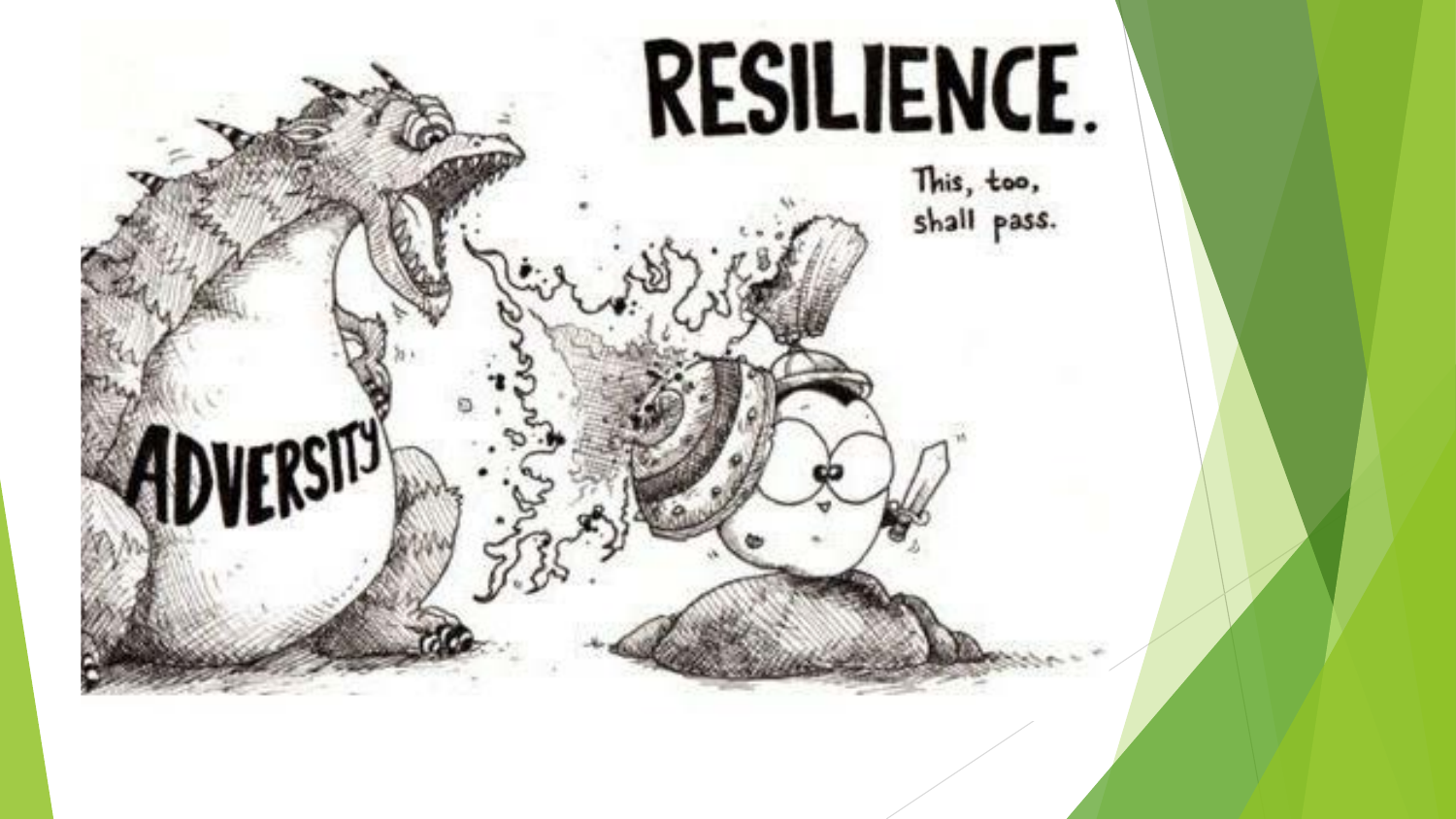#### **Ginsburg's 7 Crucial C's of Resilience**

**The two fundamental C's**

**Competence**

**acquired through actual experience**

## **Confidence**

**acquired through demonstrated** *competence* **in real situations**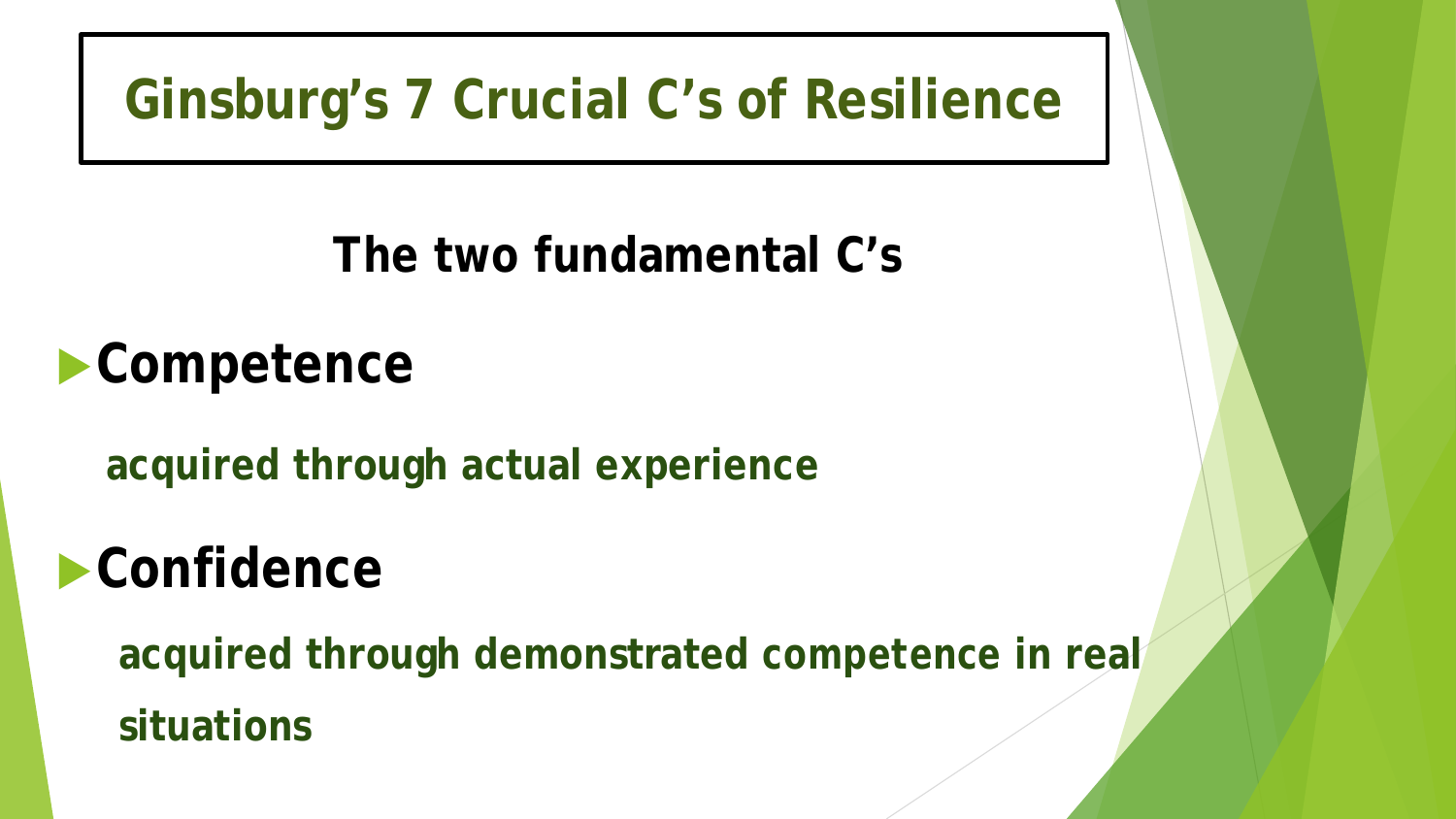# **Confidence is developed through taking risks and experiencing success.**

**Success leaves clues.**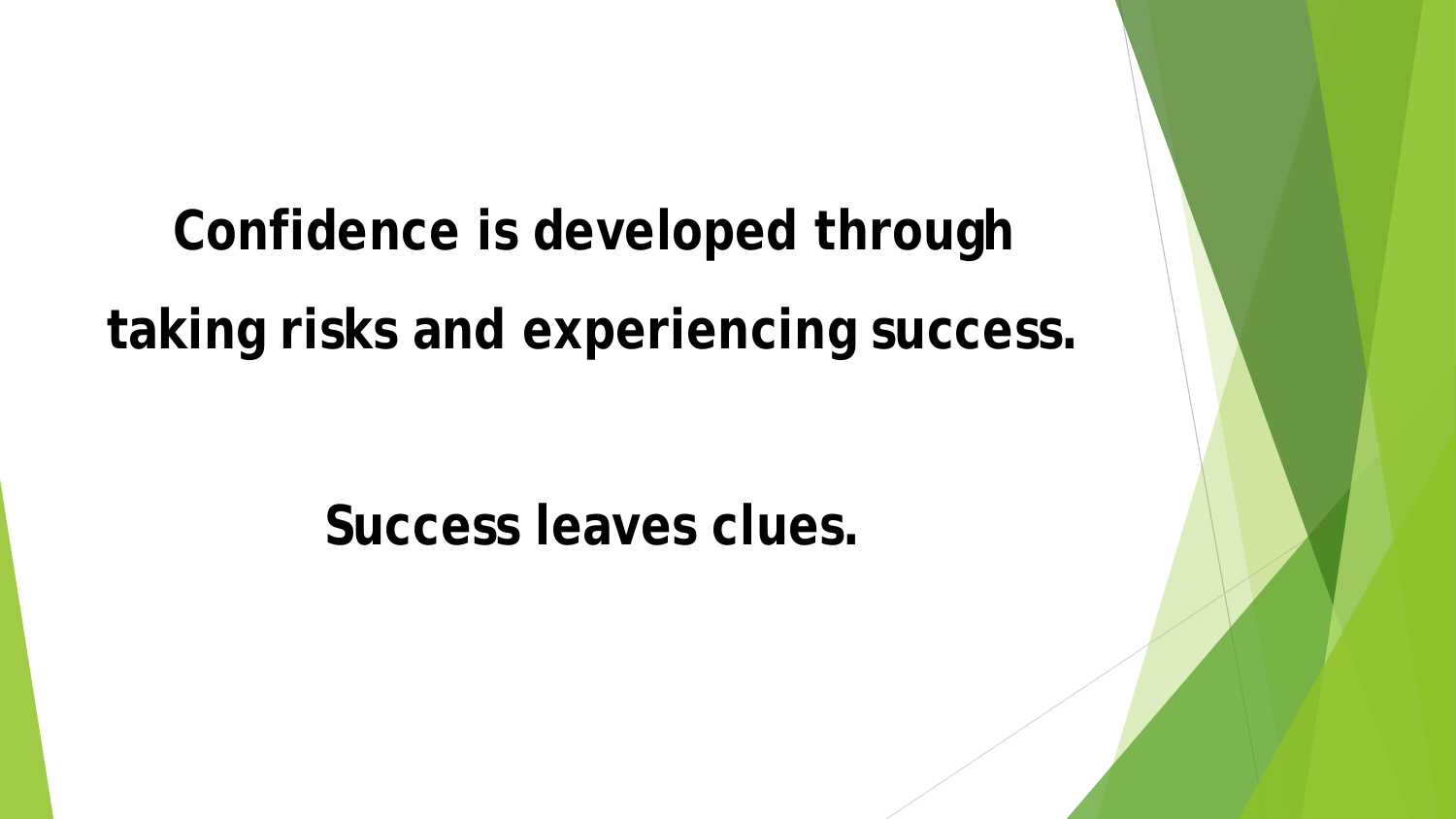#### **Vanessa – Intern in 2 Paris museums**

"**The internships gave me more confidence in my French**, especially rewarding after five weeks of intensive learning at the program center before the internships. I felt really assured when I realized that I could understand almost everything that my colleagues talked about, had a clear idea of what tasks my supervisor wanted me to do, and **did not really encounter problems with communication**. **That was a huge boost to my confidence**, **since before this I had only practiced French either in classrooms or in casual settings (i.e. with a French host family). And knowing that I could handle an internship well in a country that I wasn't so familiar with, I felt sure that I would do really well, if not better, in internship/jobs in the US as well.** In that sense, it was a great first internship(s) experience which really paved the way for more opportunities down the road."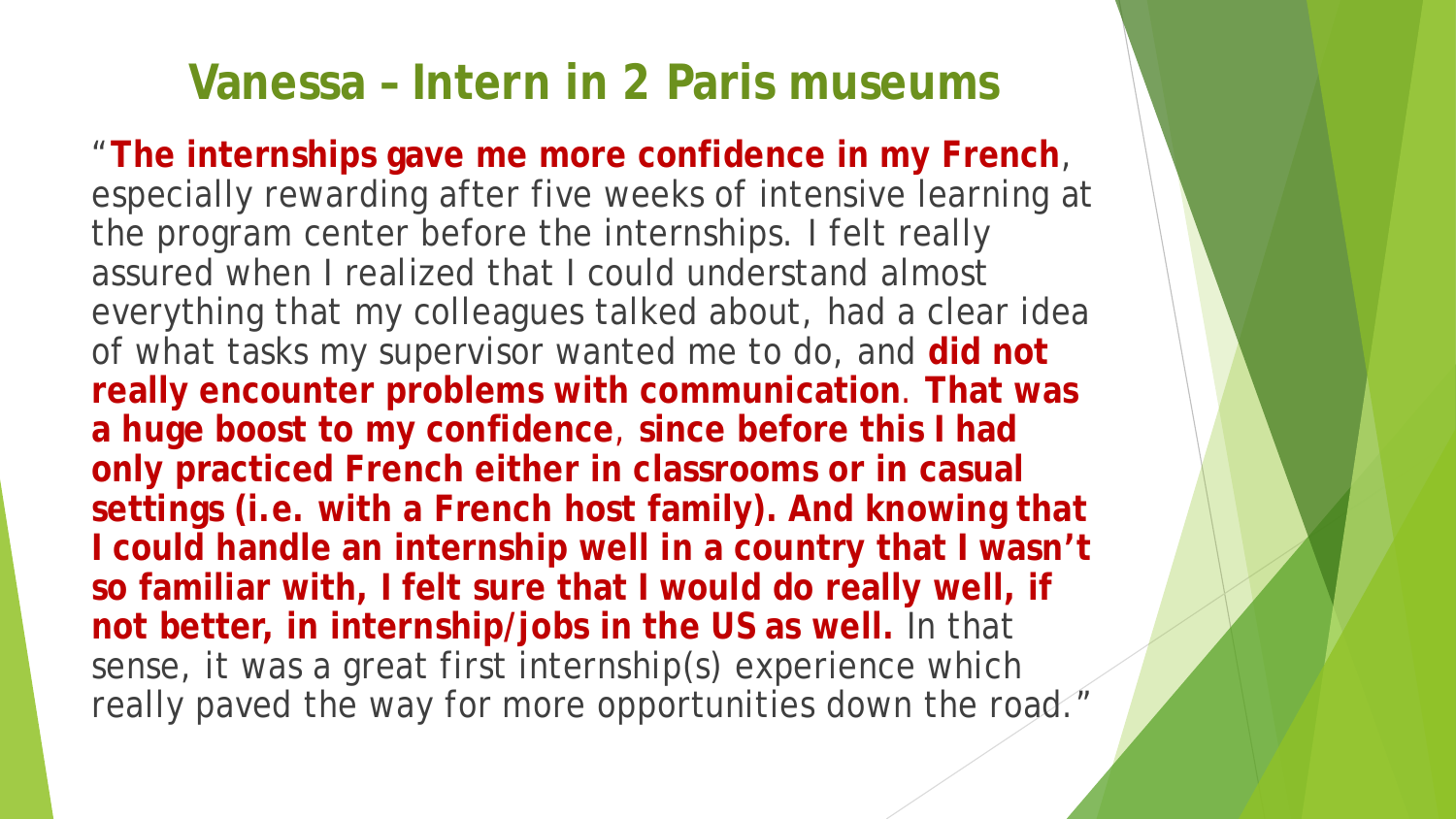**Setting students up for success**

**Expect 20-year olds to …**

- **Push the envelope!**
- **Challenge authority**
- **Make mistakes**

**Our role: How to give students the structure in which they can make good decisions for themselves?**

**(and knowing when to get out of the way!)**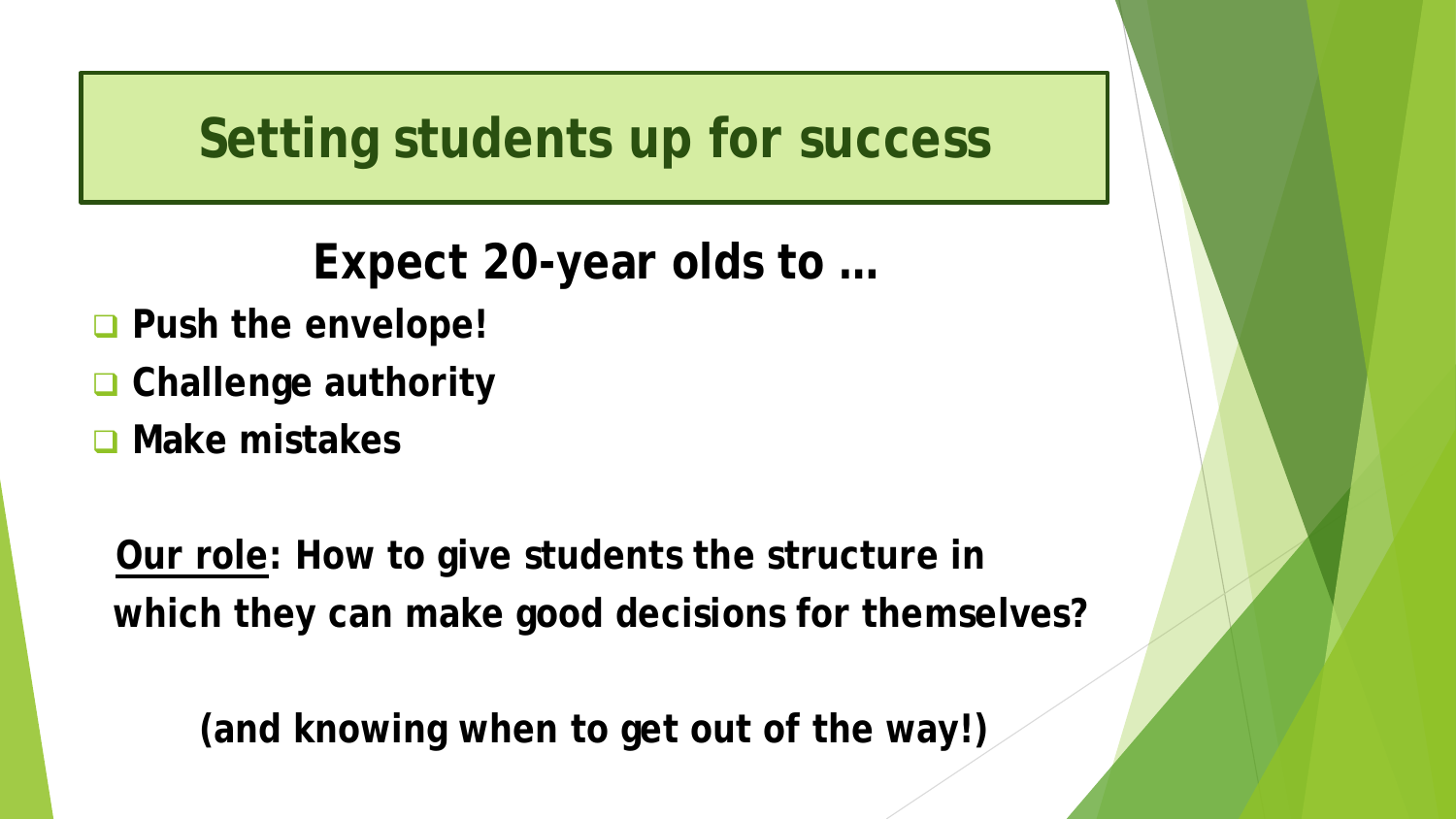#### **Student voice: Structure & Support**

#### ▶ Nate – Intern in soccer club in Strasbourg

"I think that one of the most beneficial aspects of this past semester was professional experience and development that helped foster my independence. Having an actual internship in a foreign city in a foreign language might seem daunting, but **the intensive period prior really helps get you ready**. **Once you are at the internship period, one thing I noticed that helped a lot was that my program staff was there for you whenever you needed, while continuing to foster a certain professional independence."**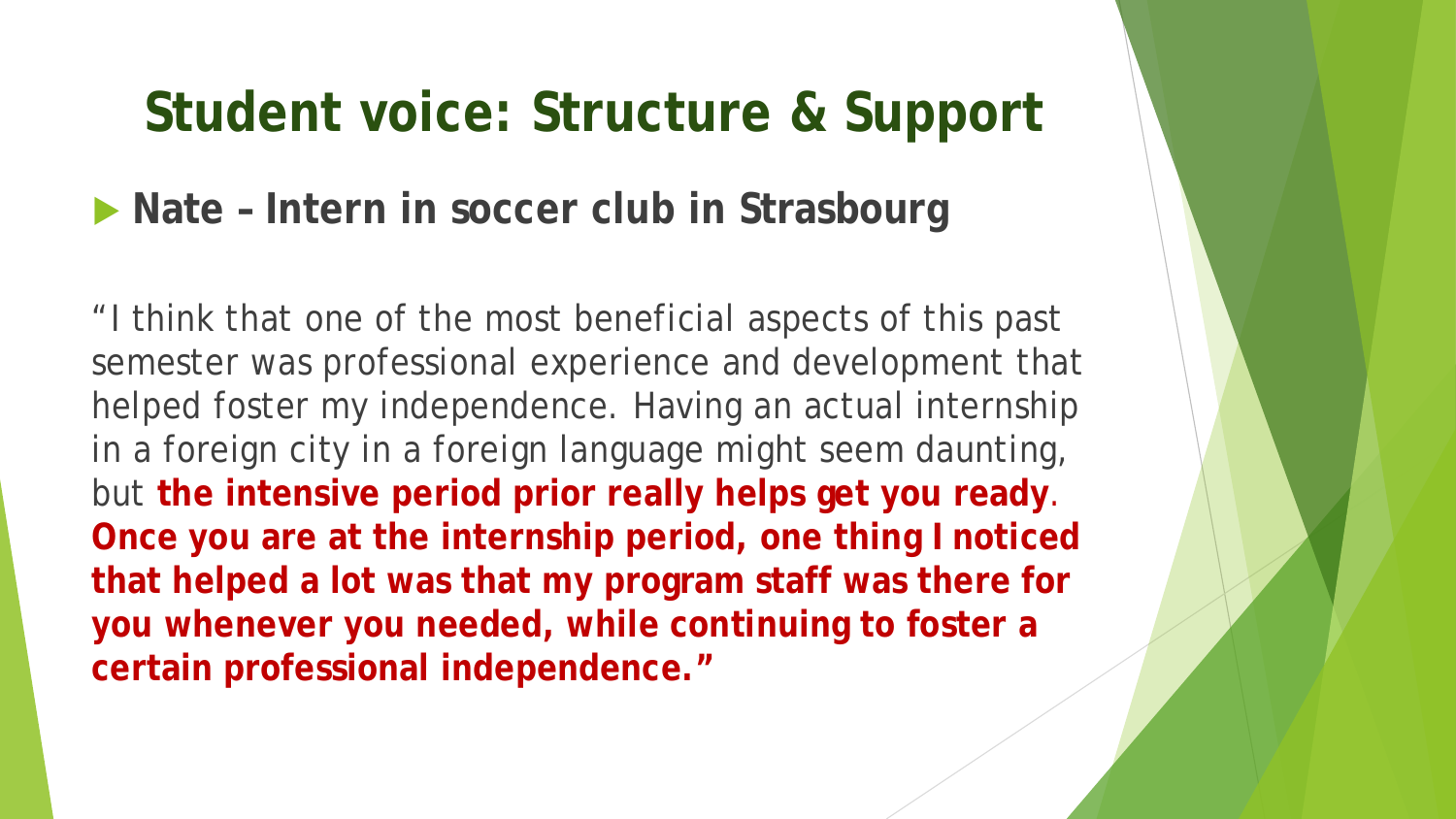## **Other C's in Ginsburg's « web »**

- **Connection:** sense of group belonging (family, civic, educational, athletic, etc.)
- **Character:** values (e.g., caring, tenacity, effort)
- **Contribution:** sense of purpose, serving others
- **Coping: repertoire of positive, adaptive strategies**
- ▶ Control: decision-making; choices + actions = outcomes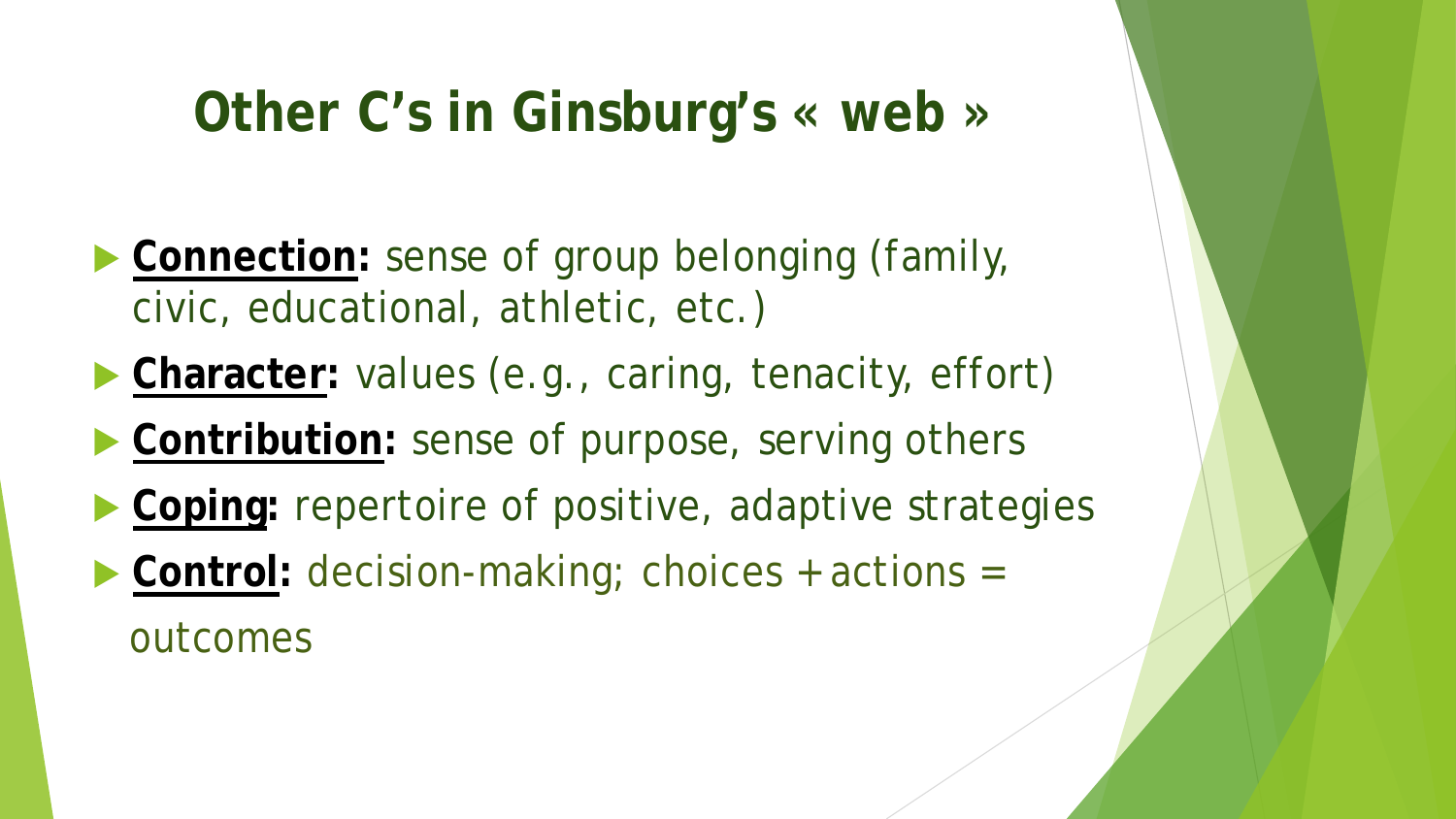## **Student voice: Coping & Control**

▶ Maddie - Intern in research center for International Studies **in Strasbourg**

"doing an internship in a language that isn't my first language definitely helped me notice that **I tend to be a little more timid in new surroundings, but especially in a foreign language. Recognizing that has helped me try and fix that problem.**  Generally speaking, having enough confidence isn't something that I tend to have a problem with, but I would definitely say that **living in a foreign country for four months and doing an internship in French has made me a feel a lot more self-assured and a lot more confident, and not only when it comes to speaking French."**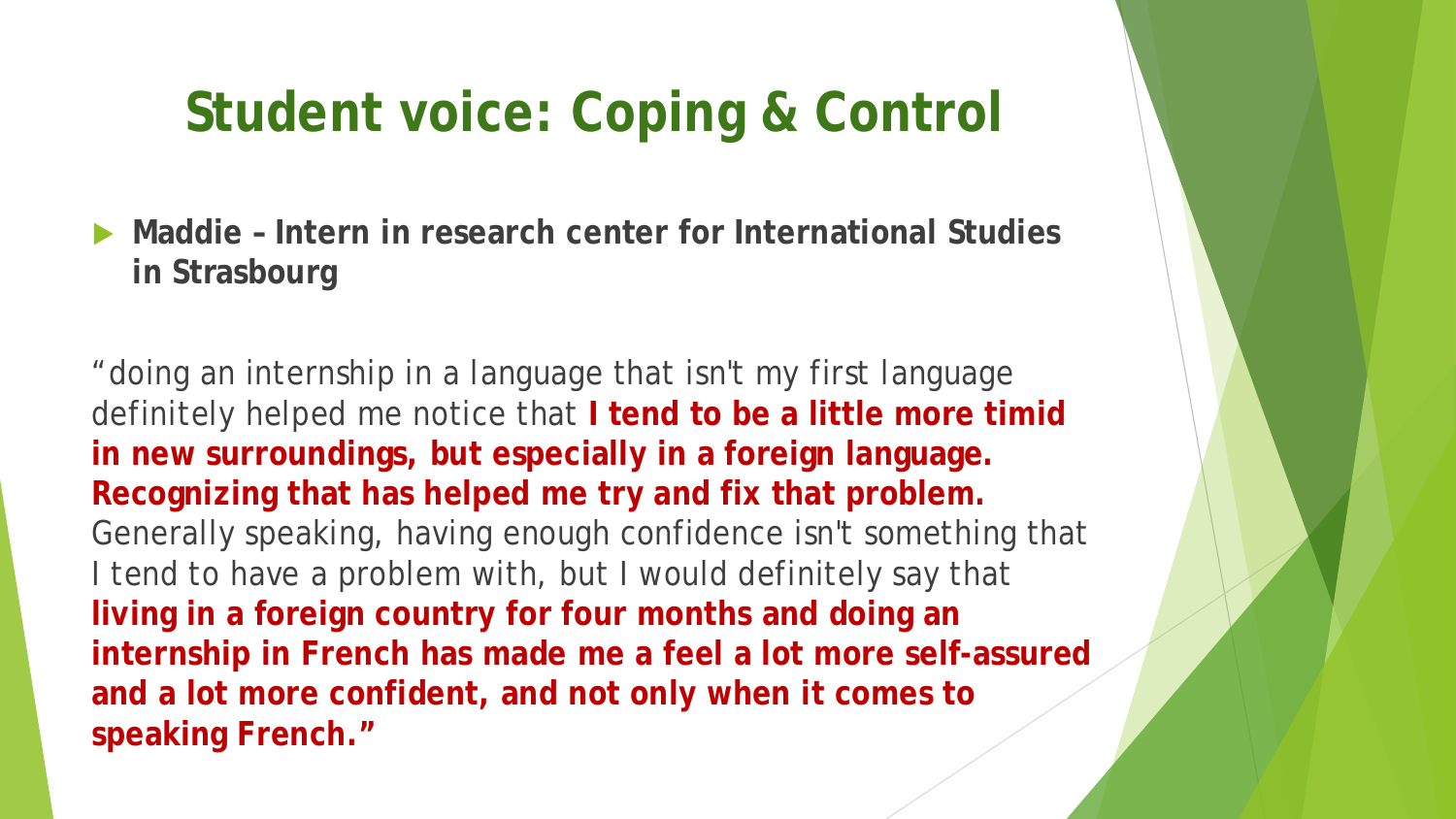## **Additional C's for students abroad**

**Courage – personal challenge, leap into the unknown, veturing out of one's comfort zone**

**Curiosity – desire to learn & engage; prerequisite for managing inevitable hiccups**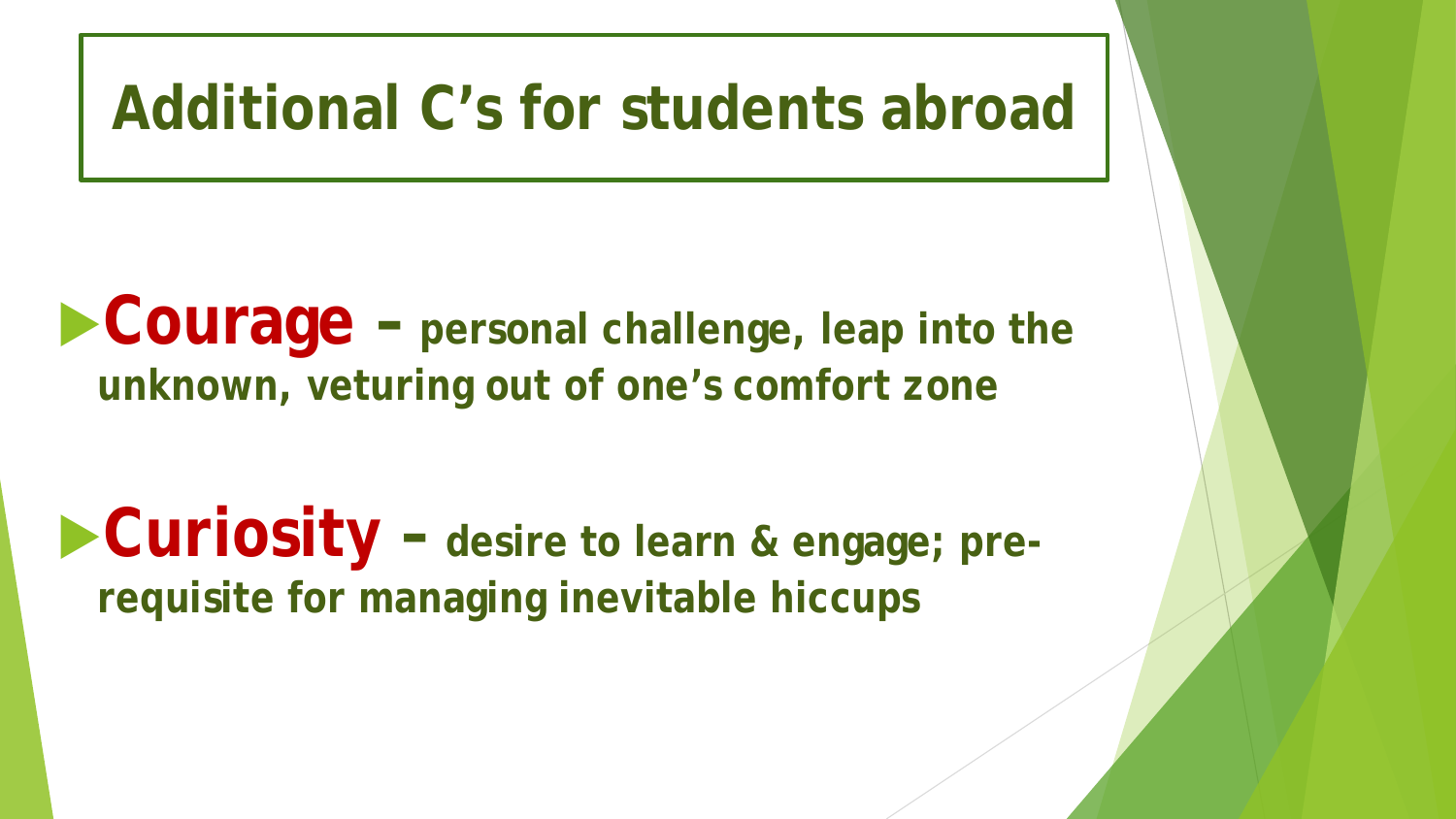# **On curiosity …**





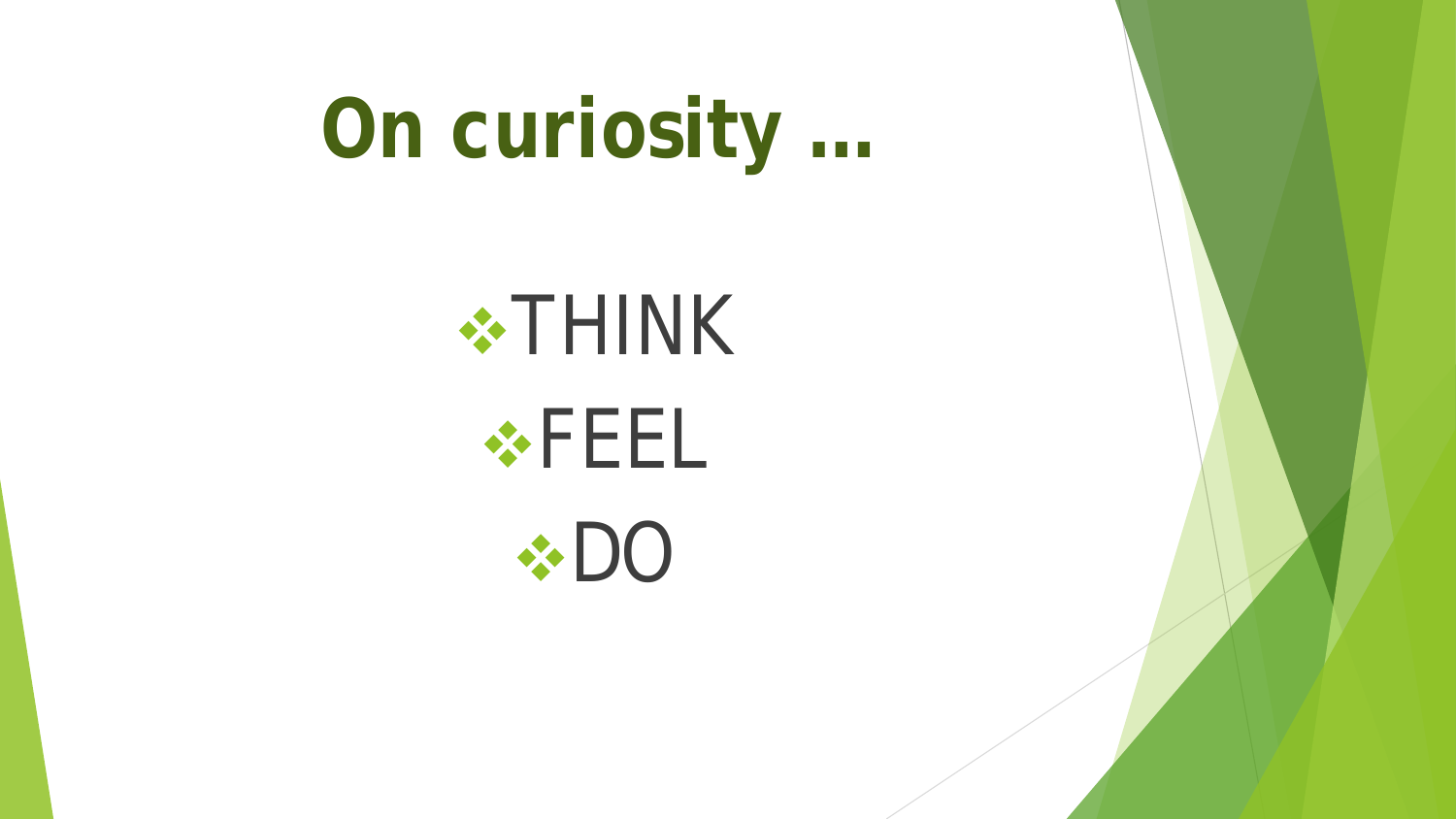## **One more! COMMITMENT**

#### **To program goals To individual goals**

- Knowledge of country & its place in world
- **Experiencing culture from within**
- **Gaining different perspectives on the world**
- **Improving language proficiency**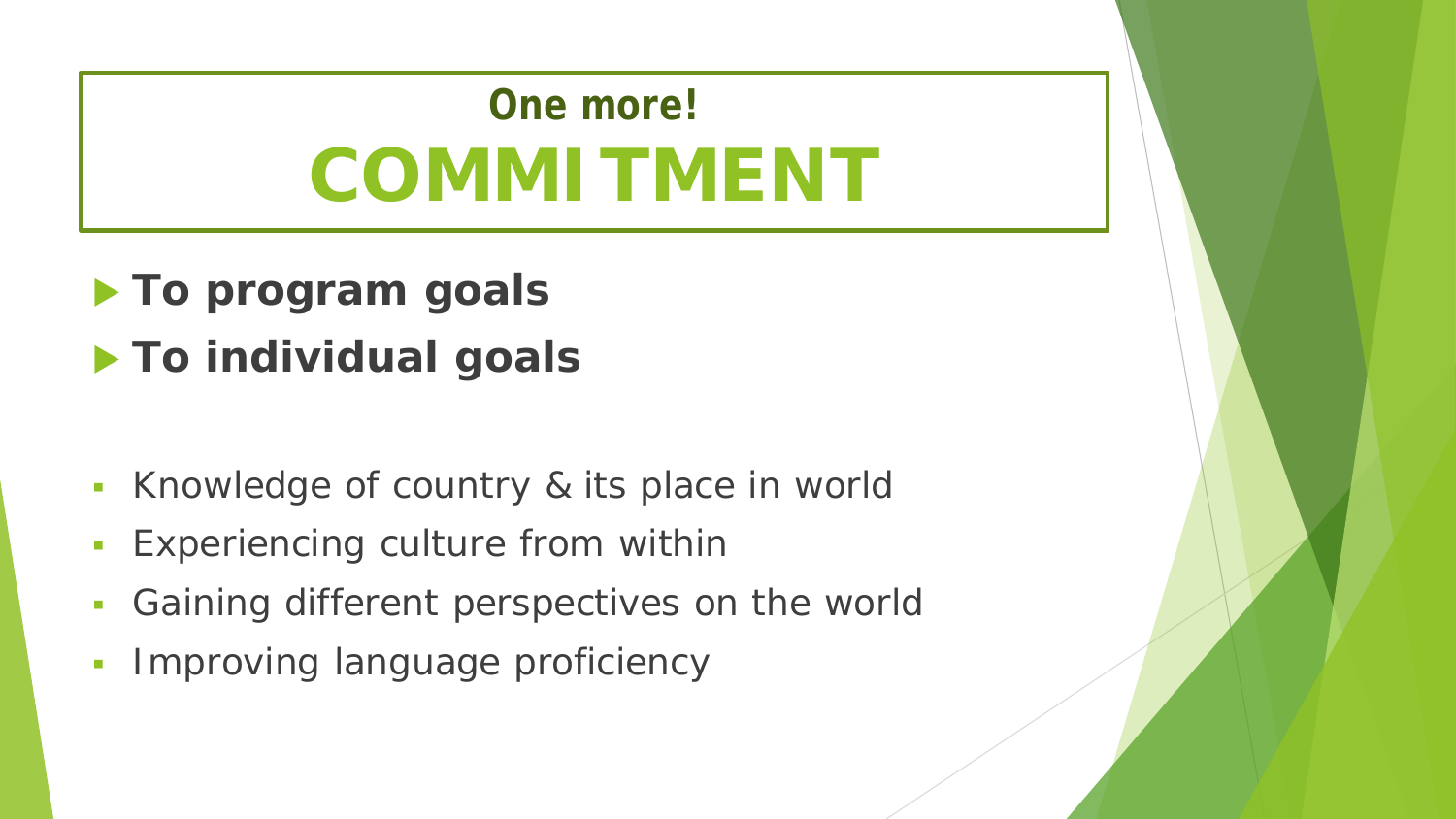## **Role of L2 skills**

- **Student testimonials underscore key role of French/L2 skills in fostering confidence, independence & success abroad.**
- **Affective & personality factors in language acquisition language ego**: personal nature of L2 acquisition, new identity **risk-taking**: overcoming fear of looking ridiculous, of not being understood, of loss of identity, fear of **failure anxiety**: debilitative (bad kind) versus facilitative (good kind) **motivation**: extrinsic/intrinsic; instrumental/integrative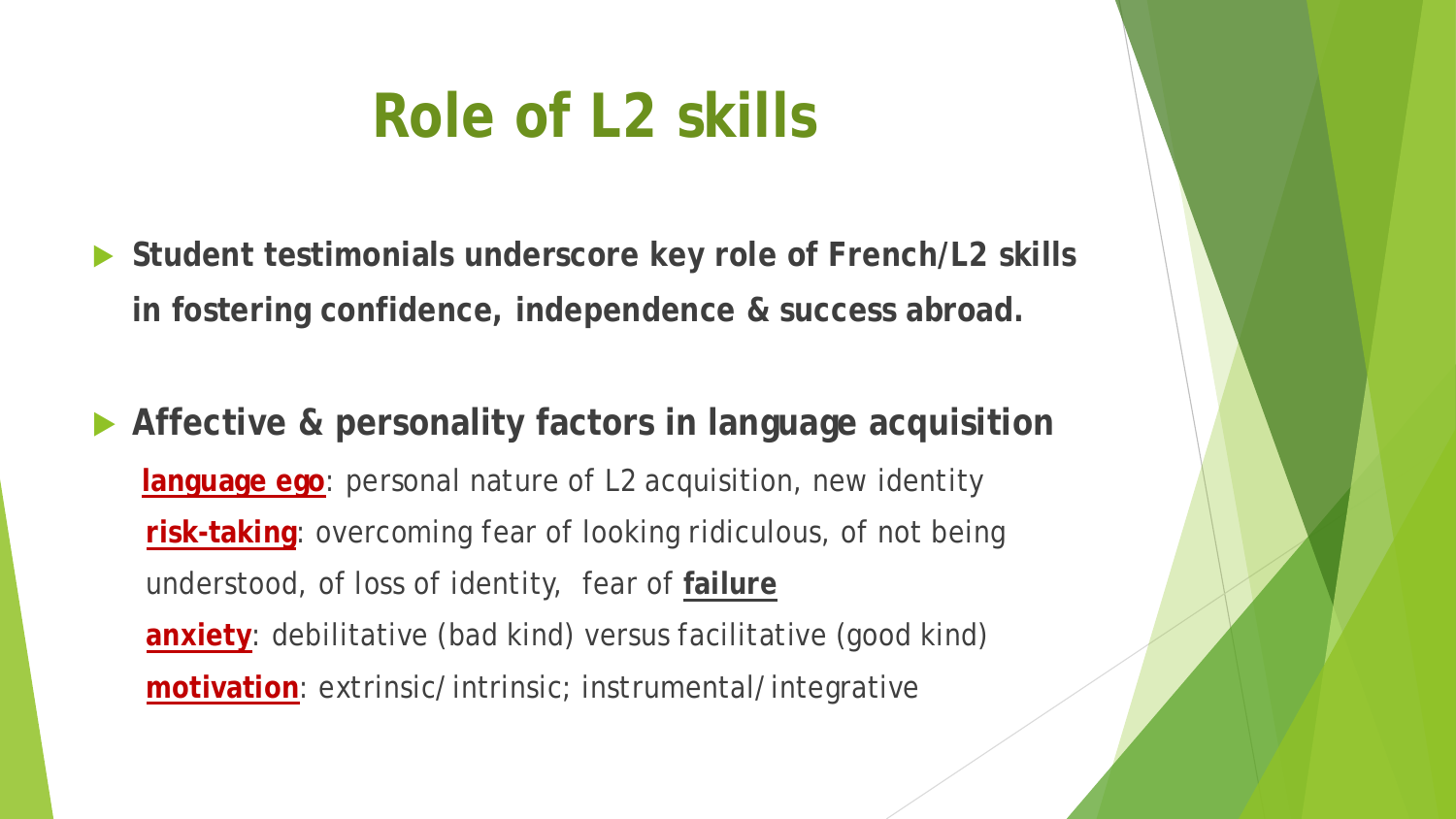#### **Courage – Curiosity - Commitment**

#### ▶ Cathy - Intern in a music school in Paris

"After thriving in French courses in college, **I was so mortified because I realized that it was a whole new playing field in actual French society where my level of French was clearly elementary. Determined, I went home from class that day and googled "how to pronounce French r" and did a few step-by-step exercises with my throat every night** until I was able to make the r sound in the back of my throat and say "preuve" correctly by the end of the course. **I was so frustrated but learned in that moment that my learning was in my hands."**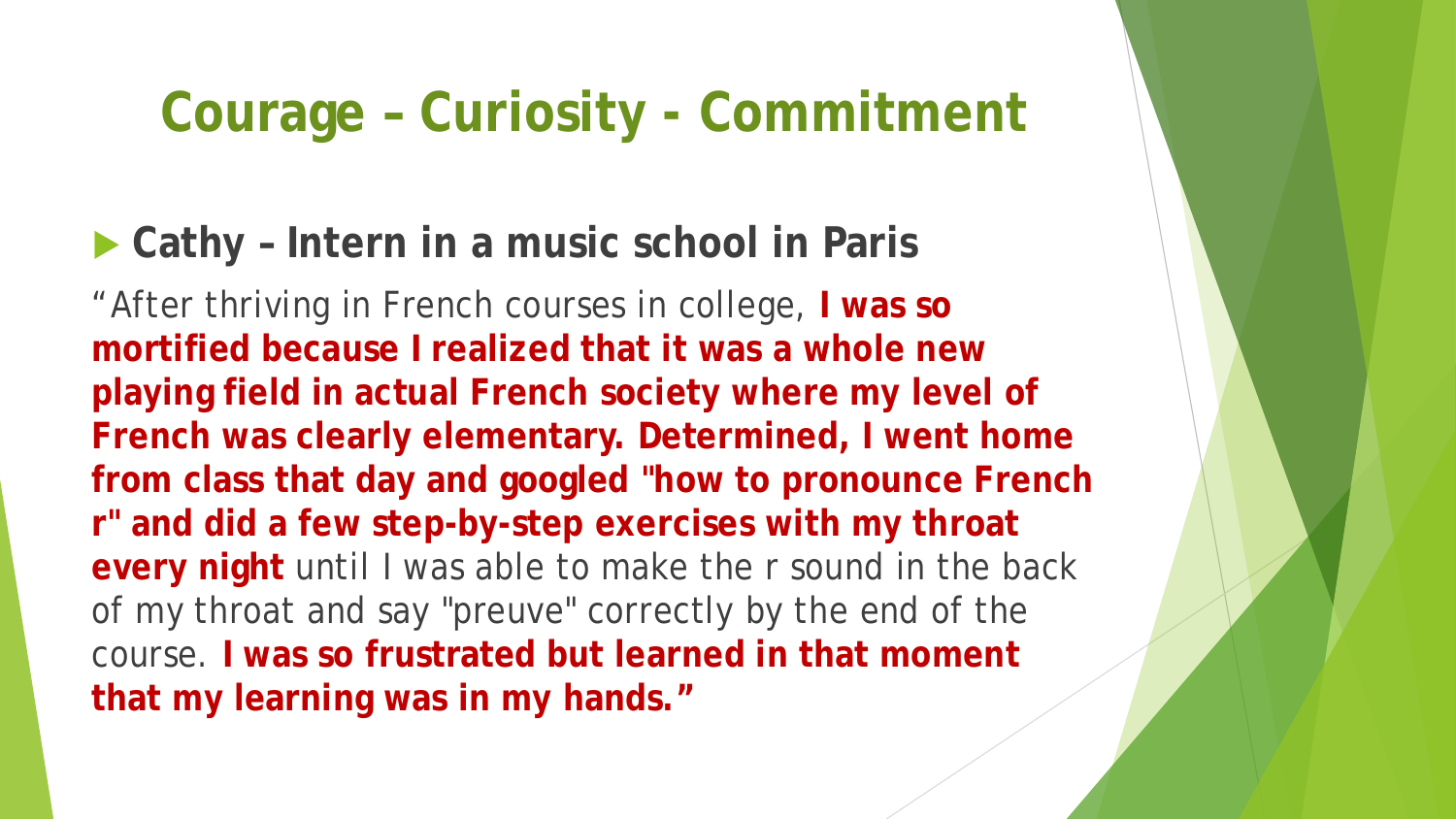## **Kinginger's « activist stance »**

#### **Celeste Kinginger – SLA researcher at Penn State**

- *Language Learning in SA: Case Histories of Americans in France* **(MLJ, 2008)**
- *American students abroad: Negotiation of difference?* **(Lang Teaching, 2010)**
- *Contemporary SA & FL Learning: An activist's guidebook* **(CALPER, 2010)**
- *Identity & Language Learning in Study Abroad* **(FL Annals, 2013, vol. 46)**
- **Insufficient emphasis on L2 learning in programs abroad (non-English).**
- **Case studies =** individual differences, especially among advanced learners.
- **Critique of research:** over-emphasis on student perspectives, insufficient attention to quality of interactions with local hosts, no perspectives from host nationals or on-site actors, **no studies on student motivation & desire to learn while studying abroad.**
- Need for explicit L2 instruction on pragmatic aspects of language & relationship to presentation of self and one's social identity.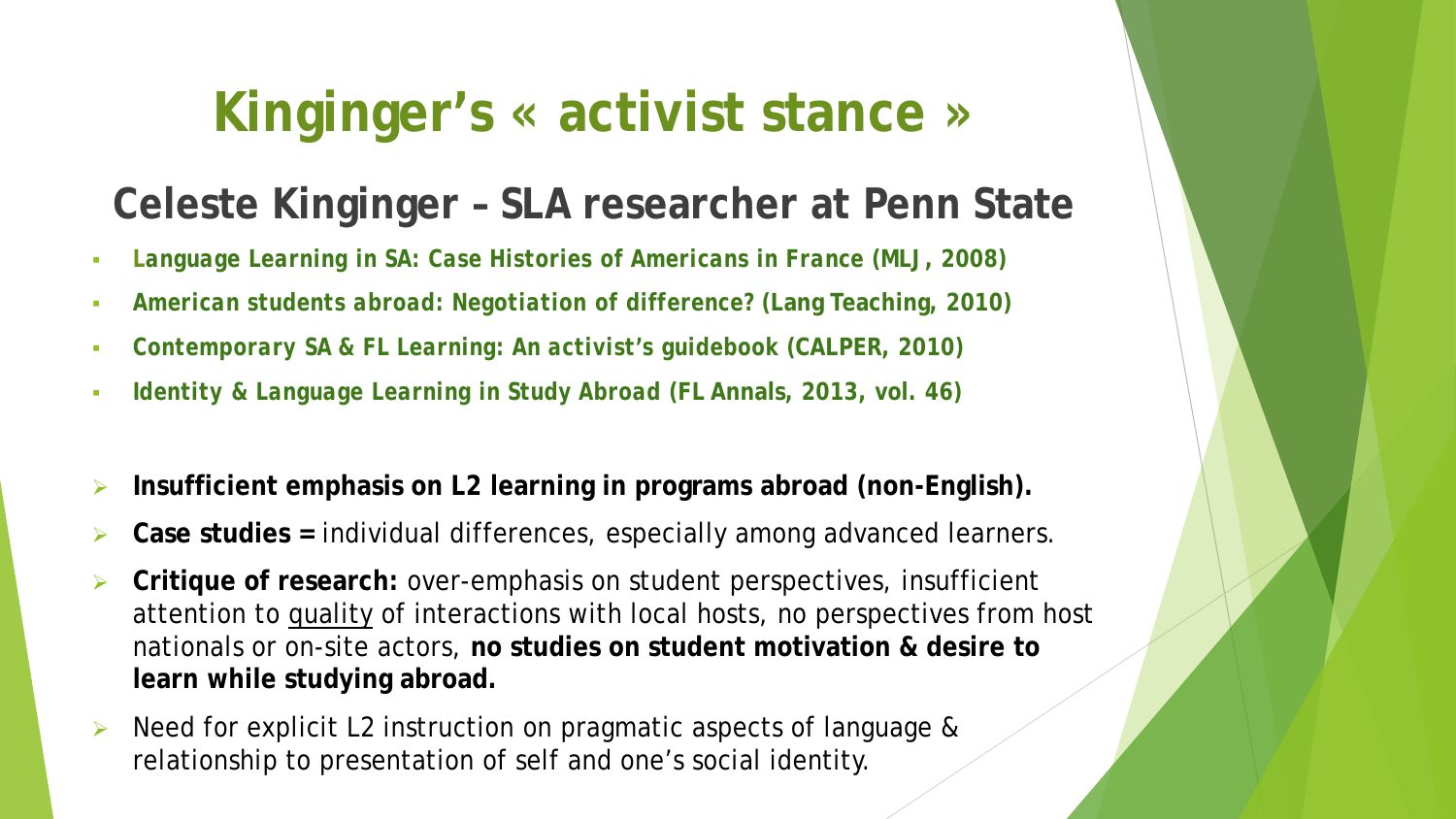## **As study abroad professionals…**

If we don't address the issue of the role of second language acquisition & learning in study abroad programs, who will?

## **RESPONSIBILITY**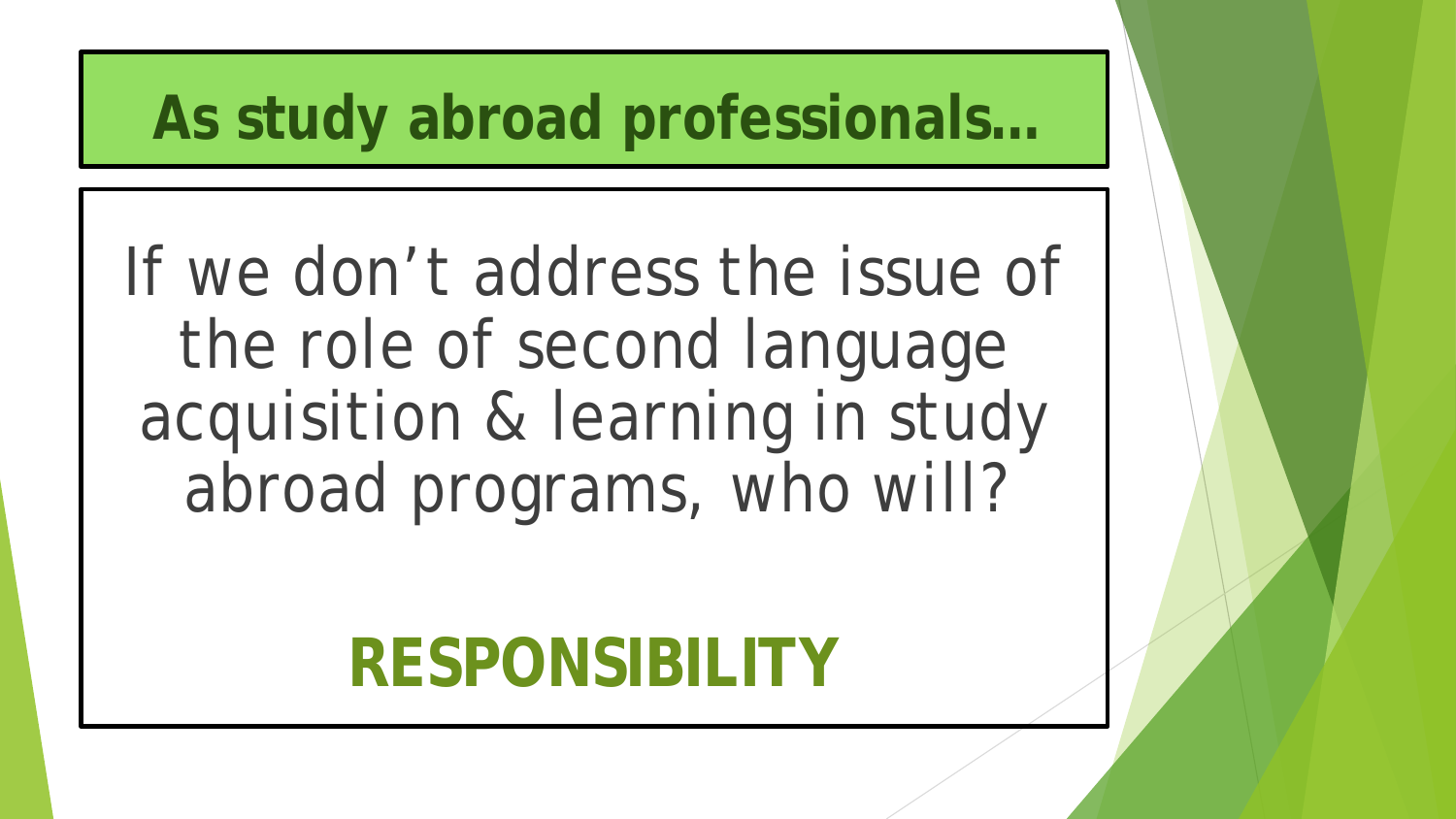#### **Language enrollments – MLA stats**

**1986: 275,132**

#### **TOP 5 STATES**

- **CA (1) 31,314**
- **NY (2) 22,574**
- **MA (3) 14,100**
- **TX (4) 13,671**
- **PA (5) 13,384**

#### **2013: 197,757**

#### **TOP 5 STATES**

- **CA (2) 19,830**
- **NY (1) 20,924**
- **MA (5) 7,436**
- **TX (4) 9,783**
- **PA (3) 9,952**

**+10,000 : NC, OH, VA All others: below 7,200**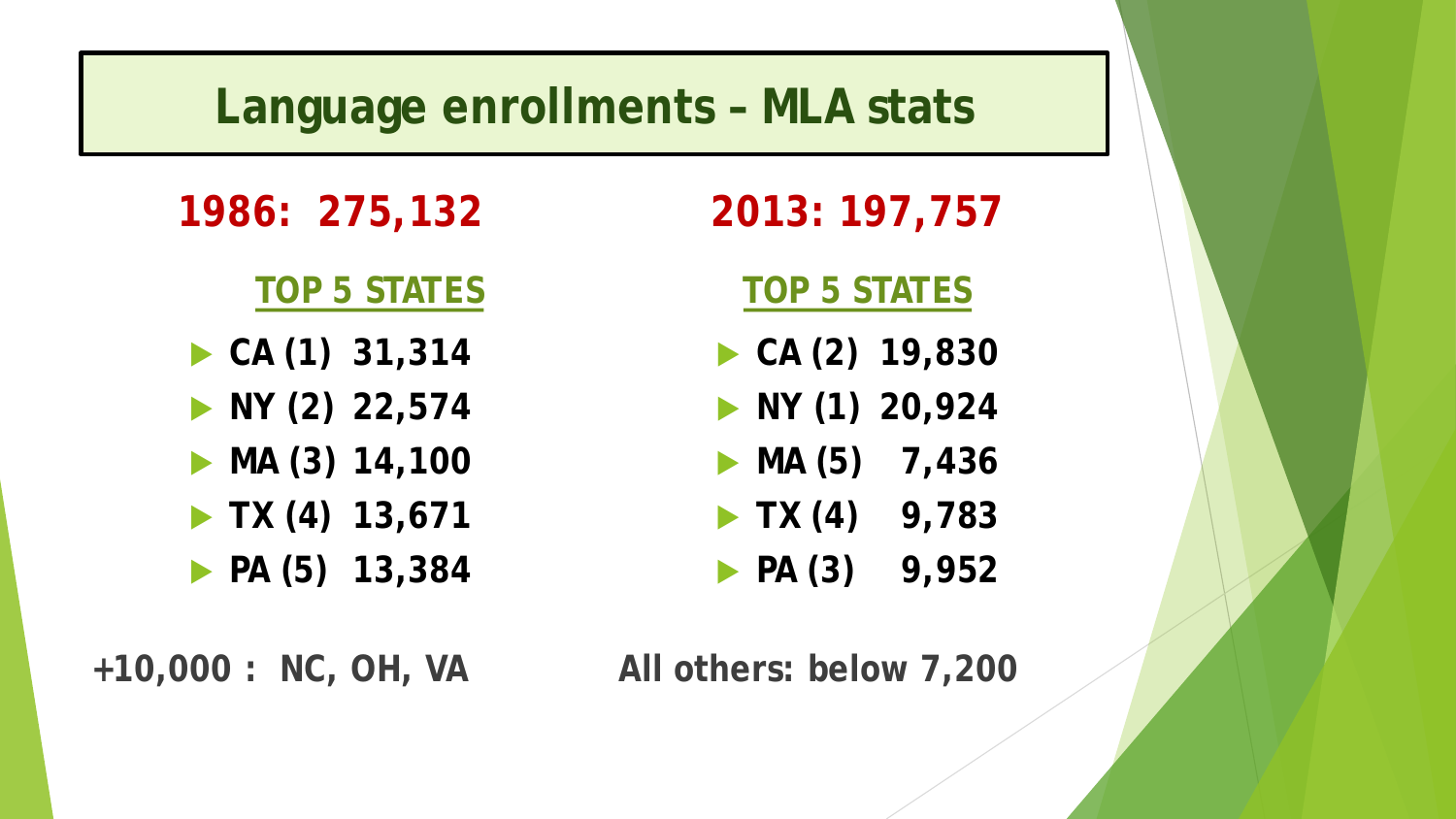#### **MLA Report – February 2015**

## **SINCE 2009**

## **Overall FL enrollments - 6.7%**

| Spanish (1st time)             | $-8.2%$  |
|--------------------------------|----------|
| $\blacktriangleright$ French   | $-8.1%$  |
| $\blacktriangleright$ German   | $-9.3%$  |
| $\blacktriangleright$ Italian  | $-11.3%$ |
| $\blacktriangleright$ Japanese | $-7.8%$  |
| $\blacktriangleright$ Arabic   | $-7.5%$  |
| Russian                        | $-17.9%$ |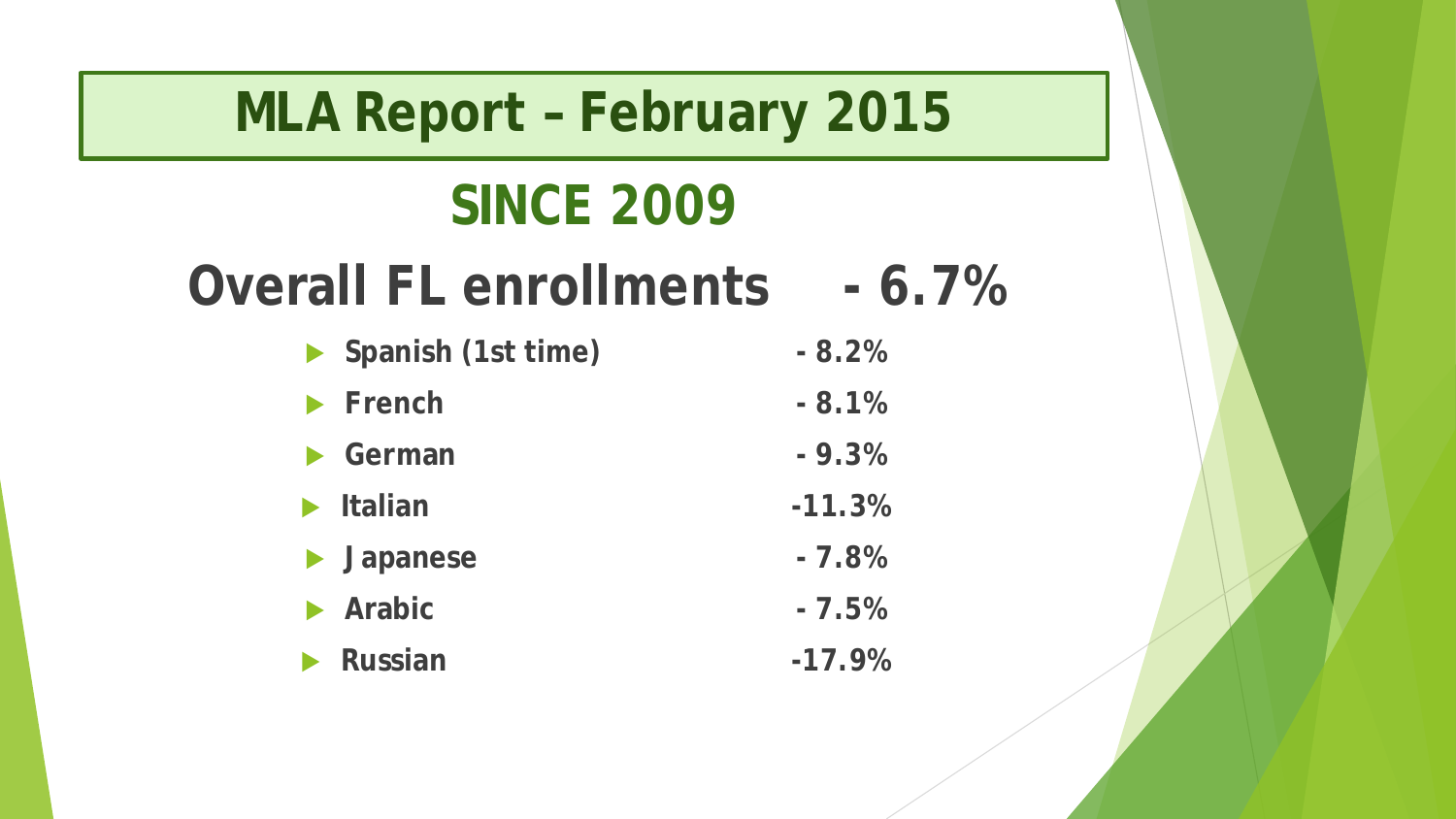#### **And the winners are…**

**Enrollment increases since 2009**

 $\blacktriangleright$  Korean + 44.7%  $-$  ASL  $+$  19.1% Portuguese + 10.1%  $\blacktriangleright$  Chinese  $+2.0\%$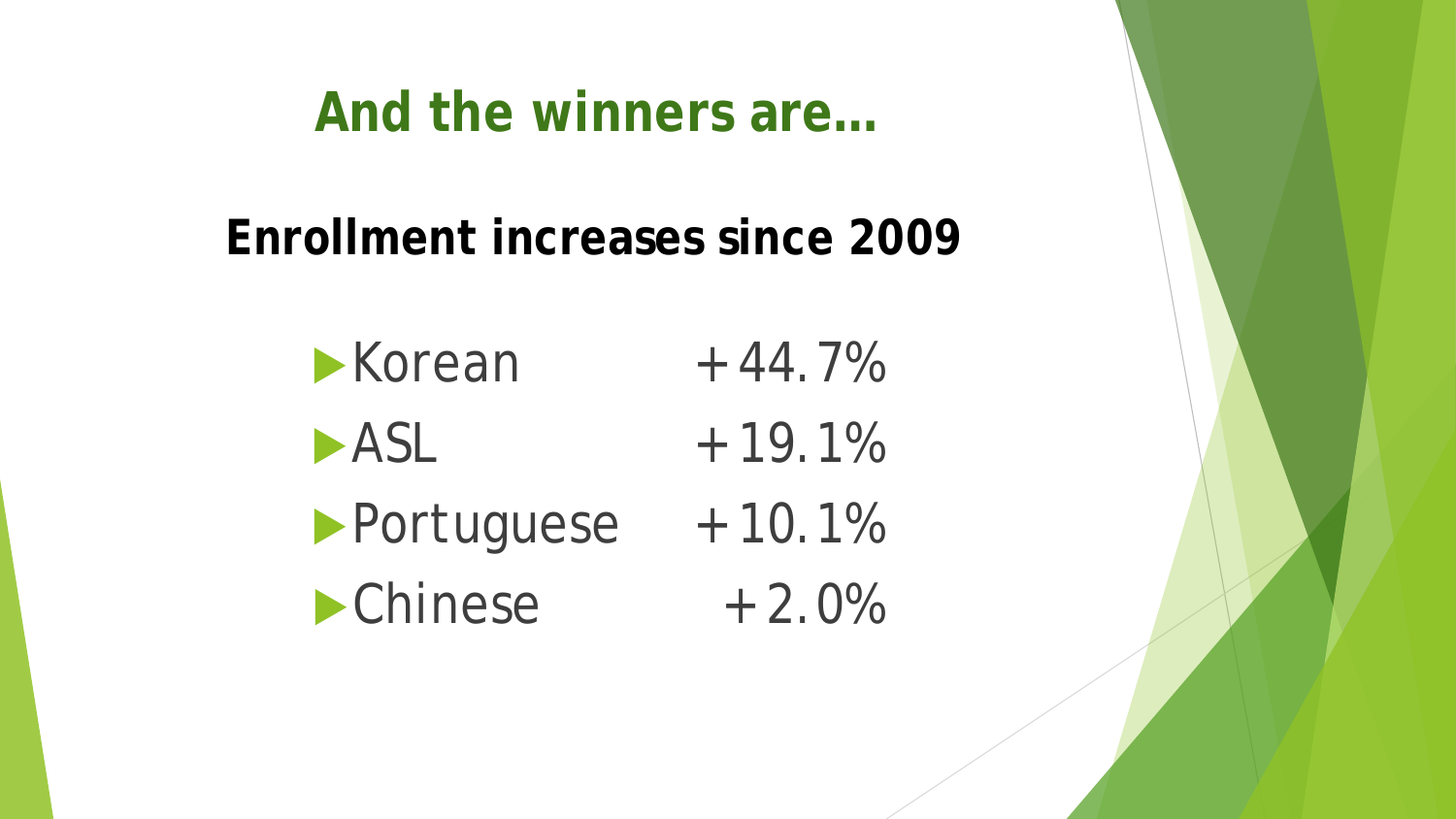## **Commission on Language Learning Feb 2017 Report**

#### *America's Languages: Investing in Language Education for the 21st Century*

**www.amacad.org/language**

- **Commissioned by 8 members of Congress (4 Senate + 4 Representatives)**
- **Only 20.7% of U.S. population speaks a L2, far fewer at a functional level.**
- **2014 NAFSA study: 40% of U.S. business executives reported failure to reach international potential due to language barriers.**
- **Testimonials of U.S. professionals on importance of FL skills to success.**
- **Rec n°5: Promote L2 opps through immersion in L2 cultures and increase international internships sponsored by businesses and NGO's.**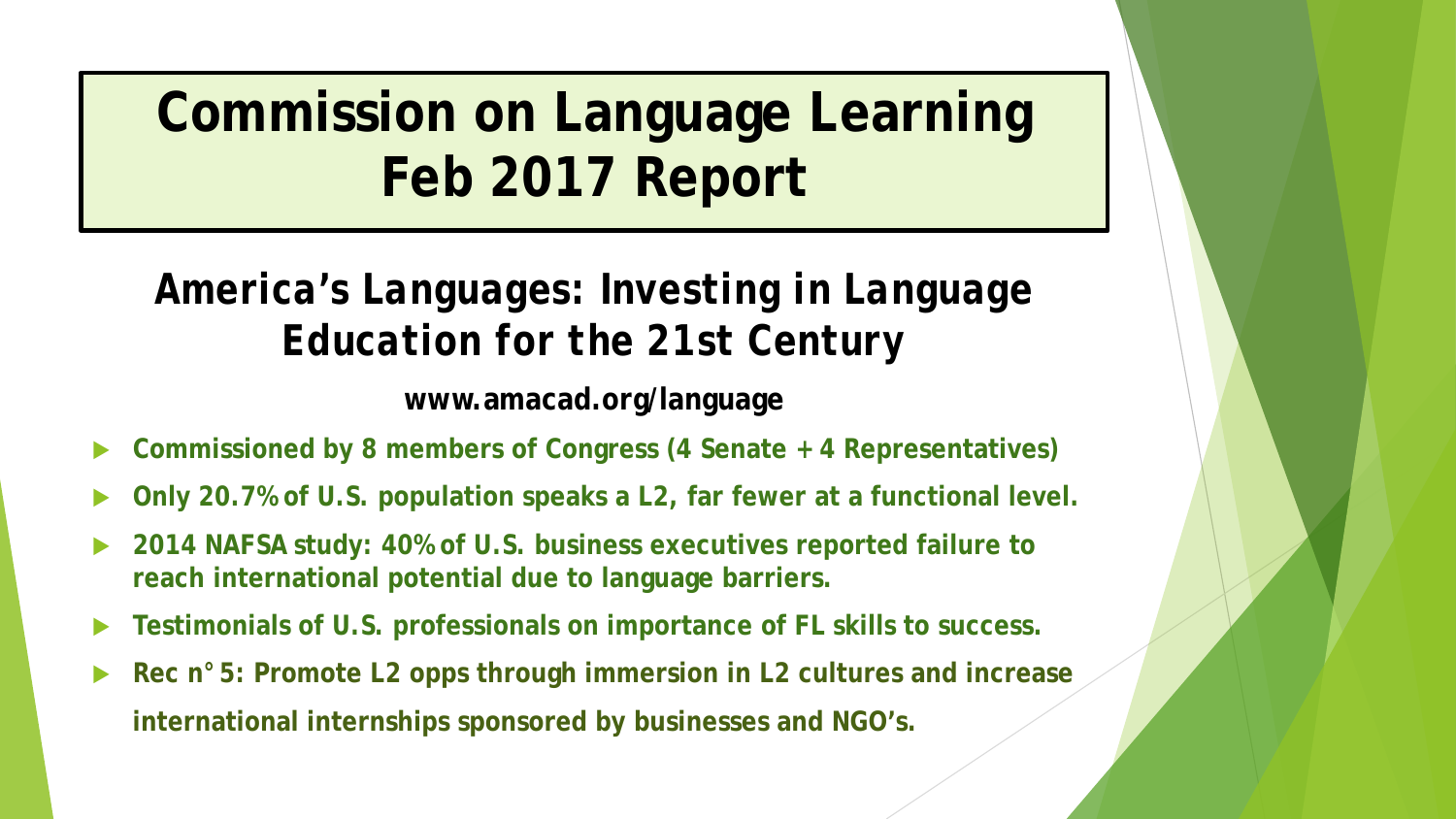# **Conclusion of report**

*« Language acquisition on the scale that this Commission proposes will require a combination of skillful instruction, technical assistance and innovation, new and redirected investments, public-private partnerships, and the personal commitment of each individual language learner. »* p. 30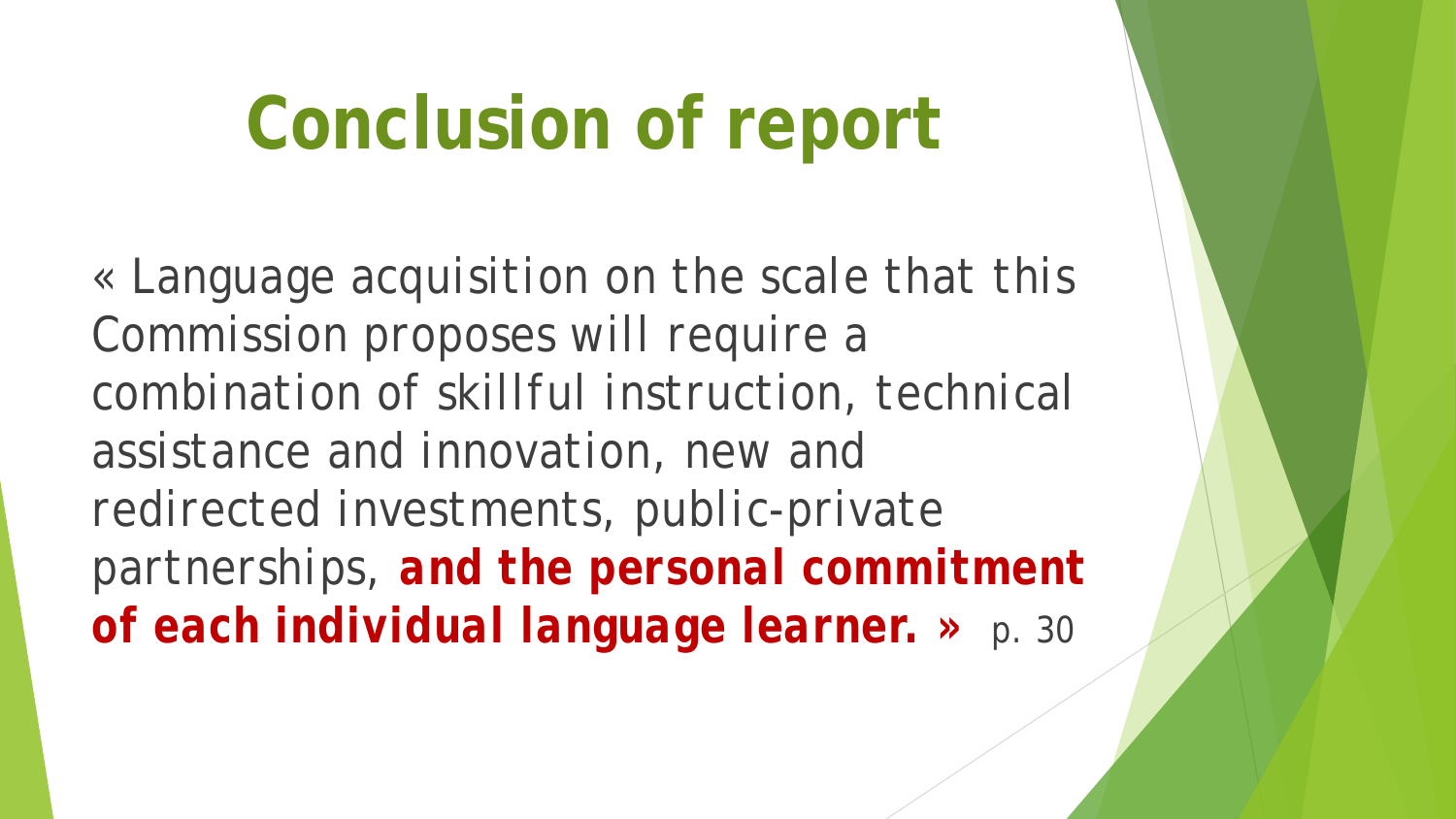## **Internships**

#### **A stressful experience by nature**

- **working in a second language**
- **different culture & work ethos**
- **often a 1st professional experience**
- **non-classroom format; a "real-life" experience**
- **lack of training, frames of reference, protocols, cultural codes**
- **miscommunication, mistakes, delays**
- **responsibilities, assignments, tasks = pressure**
- **occasional boredom -> need to be proactive**
- **work overload -> feeling overwhelmed**
- **co-workers: personalities, interpersonal & group dynamics**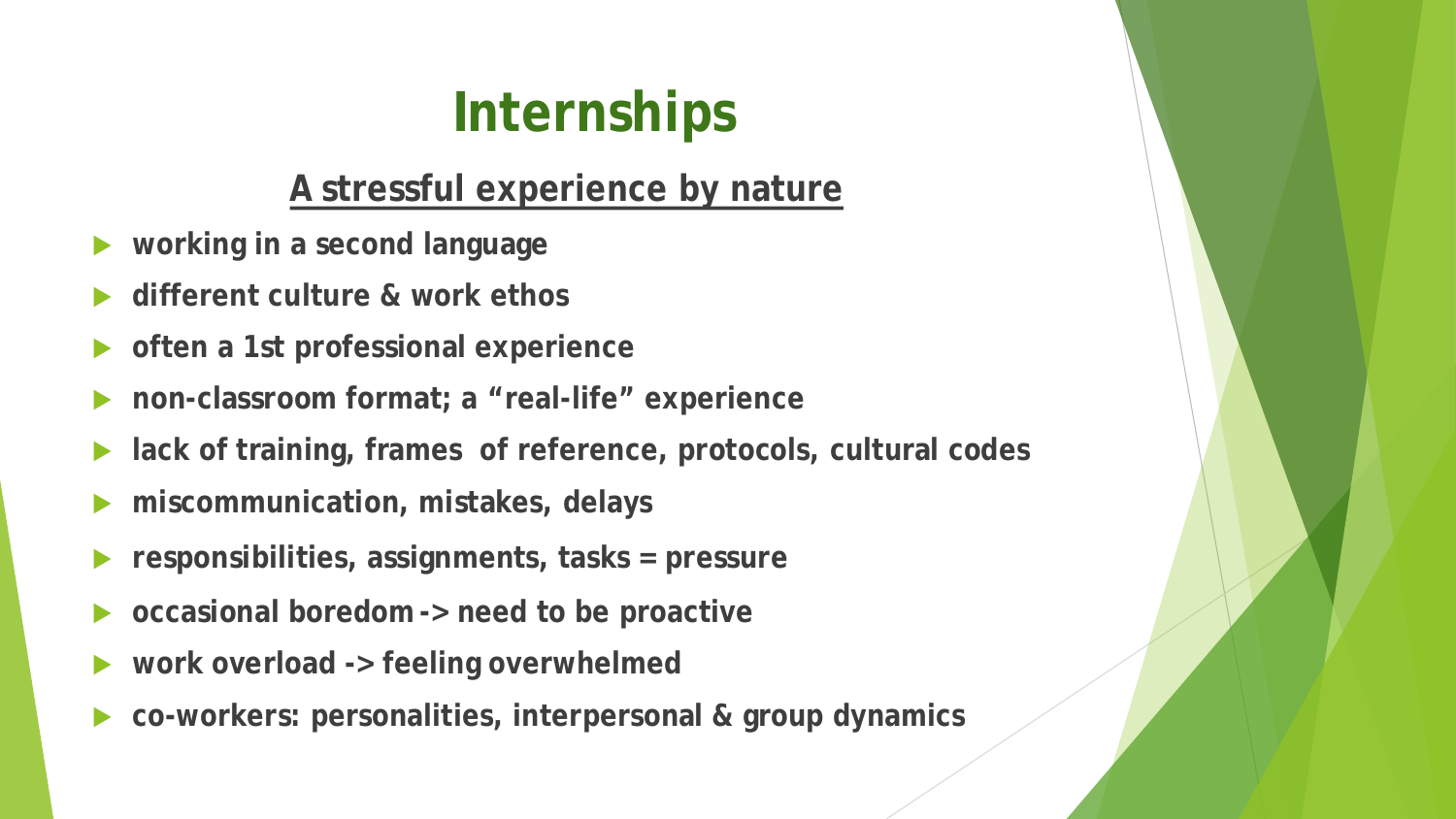## **Payoffs in terms of resilience**

- sense of independence (coping, control)
- self-confidence
- team work amidst diversity (connection, contribution)
- time-management (coping, control)
- cross-cultural learning & reciprocity (competence, connection)
- self-knowledge & personal growth (confidence, control)
- empathy (character)
- professional skills (competence, confidence)
- language proficiency/fluency (competence, confidence)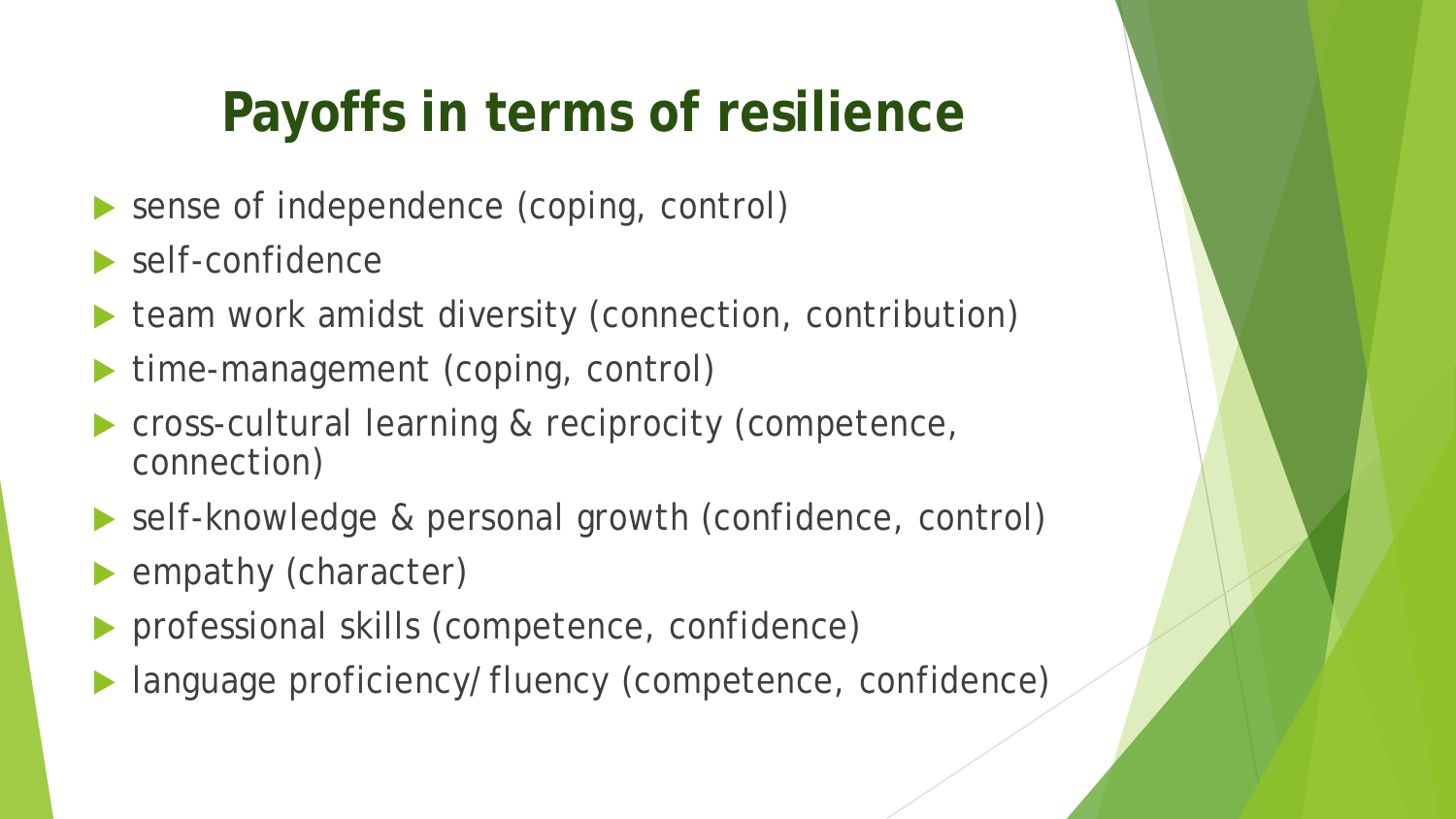## **Student voice**

 **Nairuti – Intern in Belgian public health agency in Brussels**

**"My experience really shaped my personal and professional development. By engaging in the field while simultaneously developing a critical perspective via memoir-writing, I was able to reconcile and engage with both my academic interests and professional skill development."**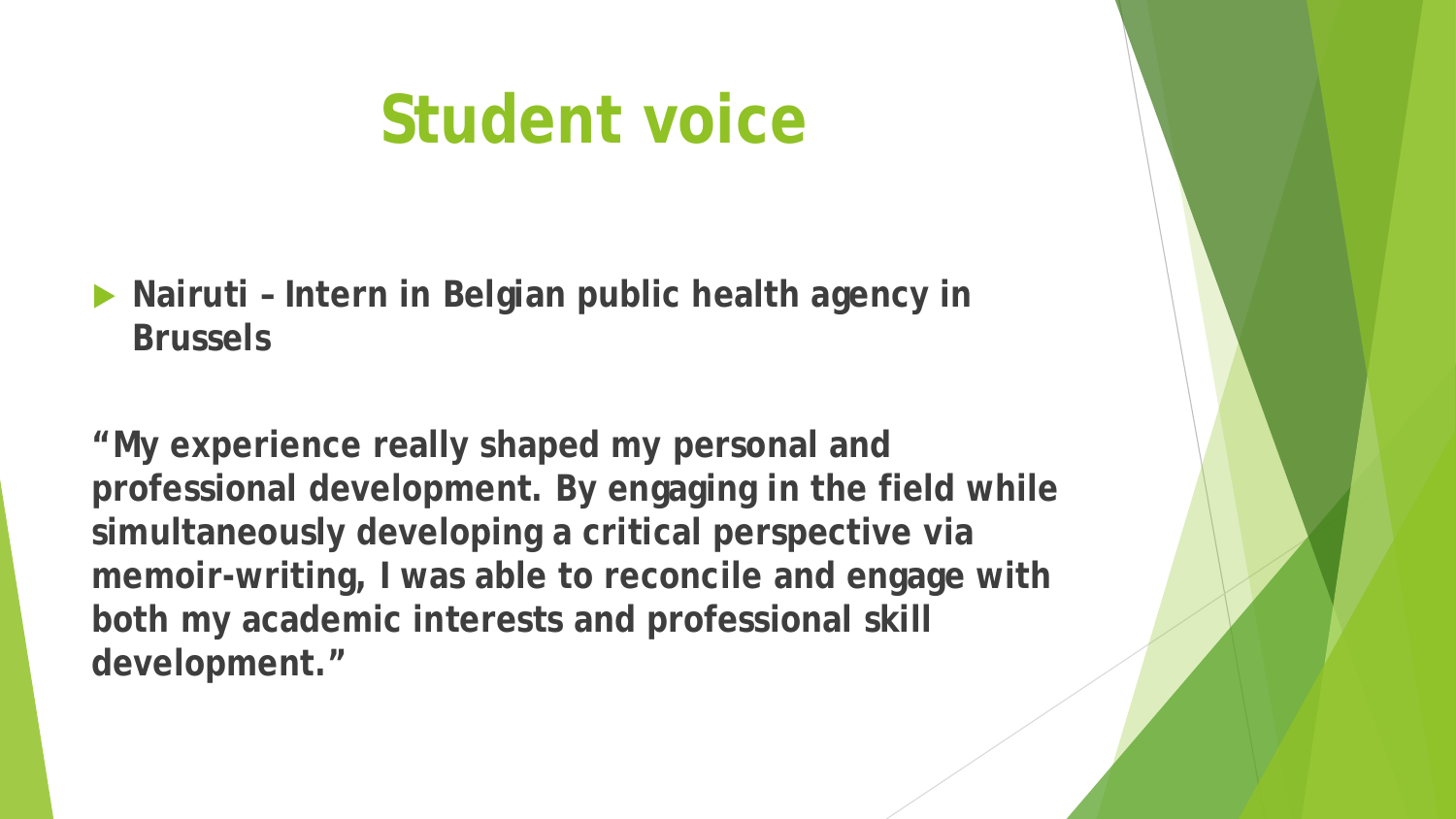#### **8 Principles of Good Practice for All Experiential Learning Activities**

**National Society of Experiential Education www.nsee.org**

- **1. Intention**
- **2. Preparedness and Planning**
- **3. Authenticity**
- **4. Reflection**
- **5. Orientation and Training**
- **6. Monitoring and Continuous Improvement**
- **7. Assessment and Evaluation**
- **8. Acknowledgment**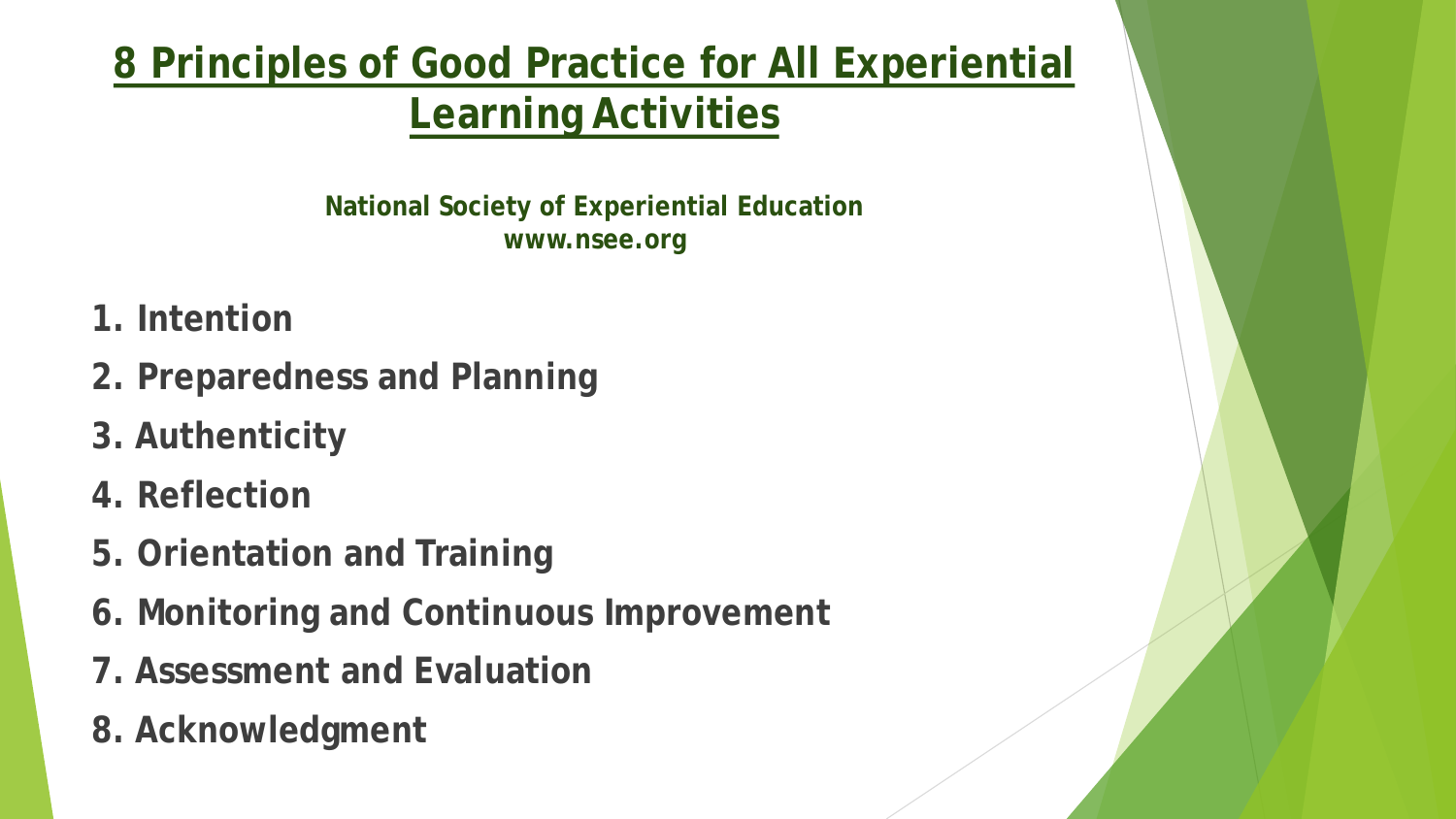#### **Providing structure & support**

- **Preparation** -> content-rich (courses, workshops, peer advice from past participants)
- **Follow-up** -> weekly class, check-in, workshops
- ▶ Evaluation & critical thinking -> 3-way meeting
- **Advising** -> academic, professional
- **Re-entry** -> maintaining & building on skills

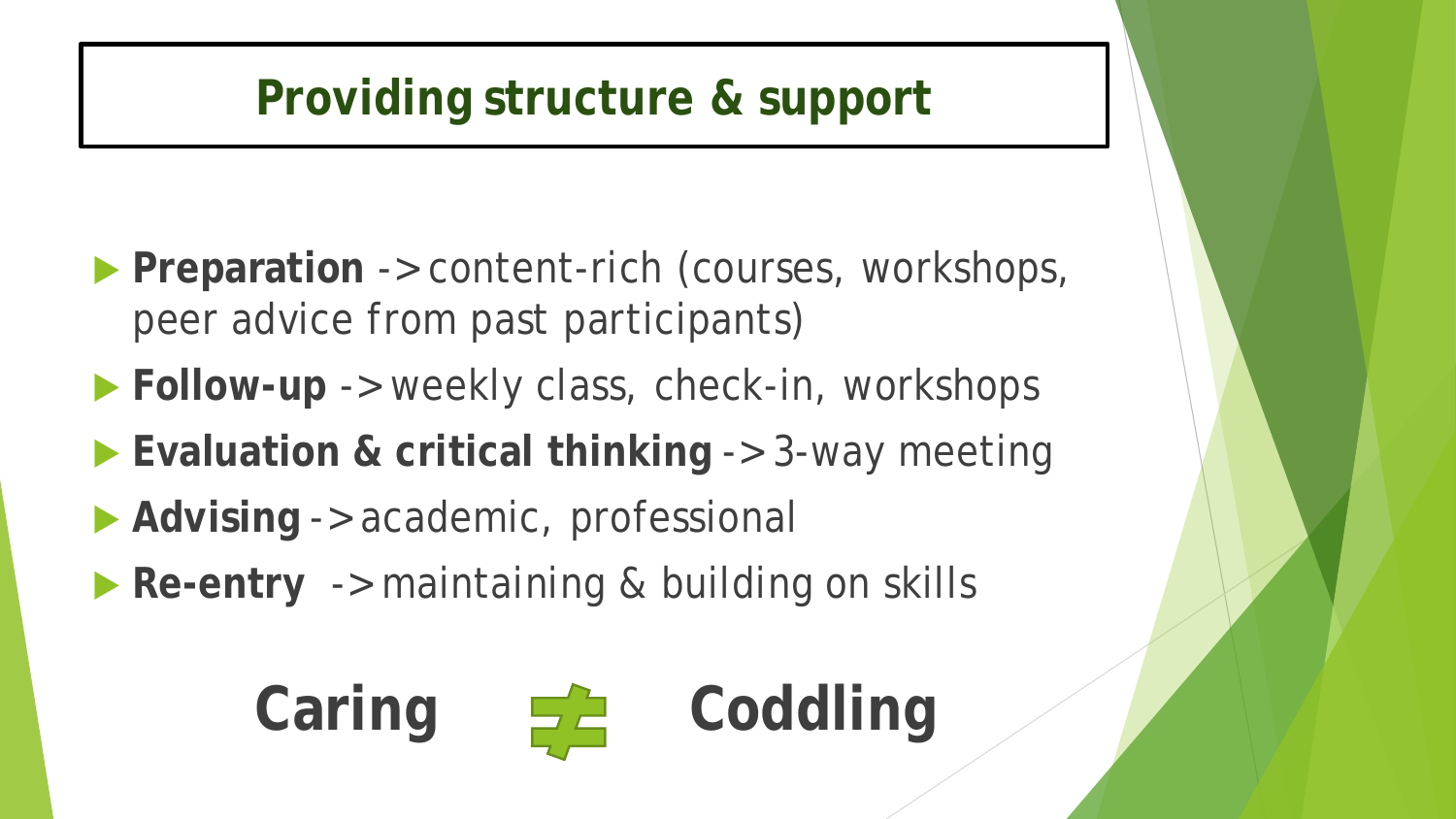#### **Alain – Intern in public hospital in Paris, Child & Adolescent Psychiatry**

**"There is perhaps no word more encompassing of the personal growth that occurs during an internship abroad than resilience. While the positive impact of international study on student independence, self-confidence, and growth is clear, I believe these benefits are accentuated and further developed within the context of an internship. For me, classroom study, while vital to formal education, preserved the familiar student-teacher dynamic and, at times, isolated my studies from their applicability to the professionalism of the 'real world.' My internship experience with IFE took me out of this comfort zone, not only with respect to language and culture but pedagogical perspective as well".**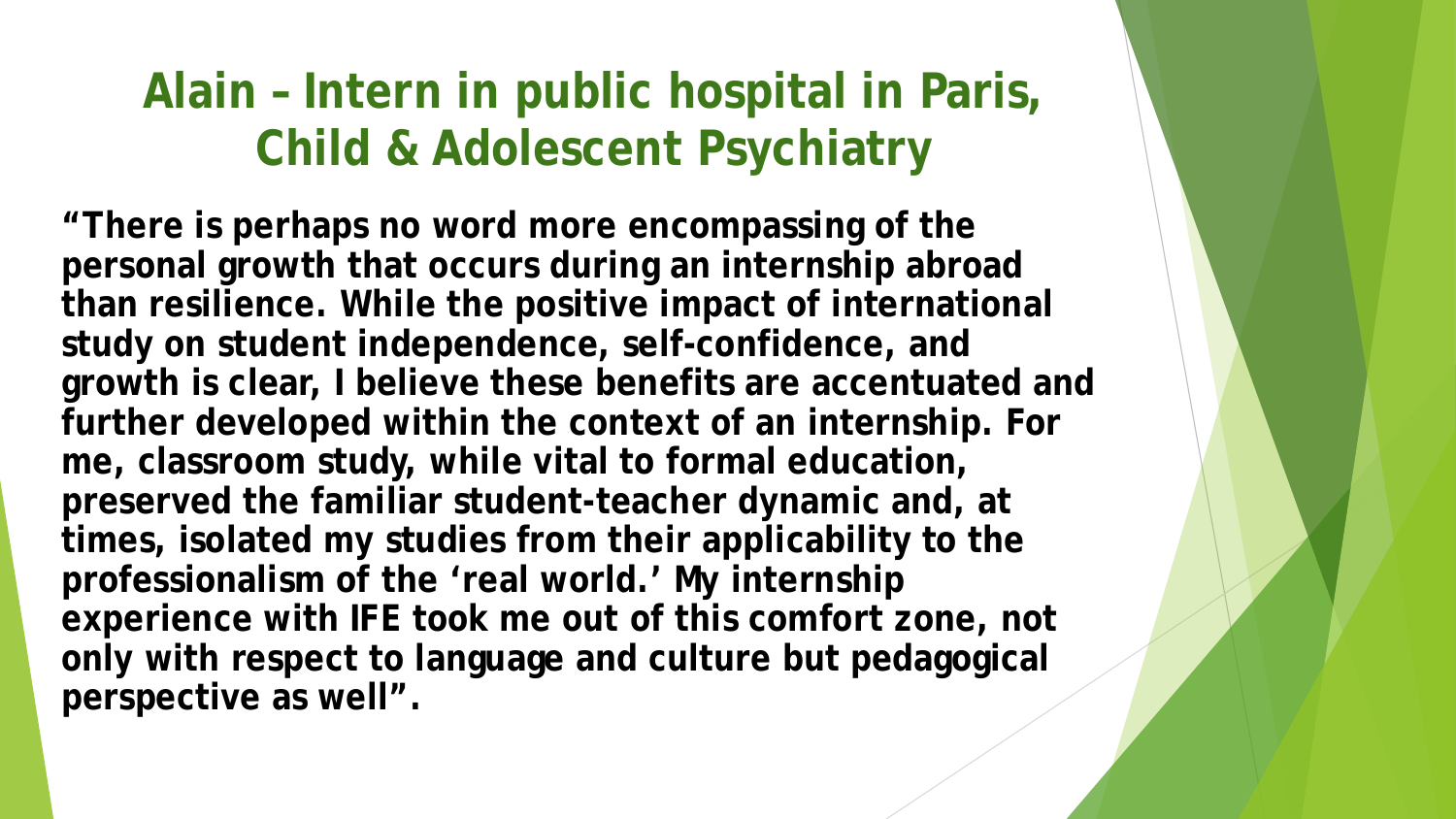# **Your turn!**

**1) What successes have you had at your institution with regard to fostering the seven (or ten!) C's and cultivating resilience and responsibility in your students?**

**2) Which C's would you like to develop further?**